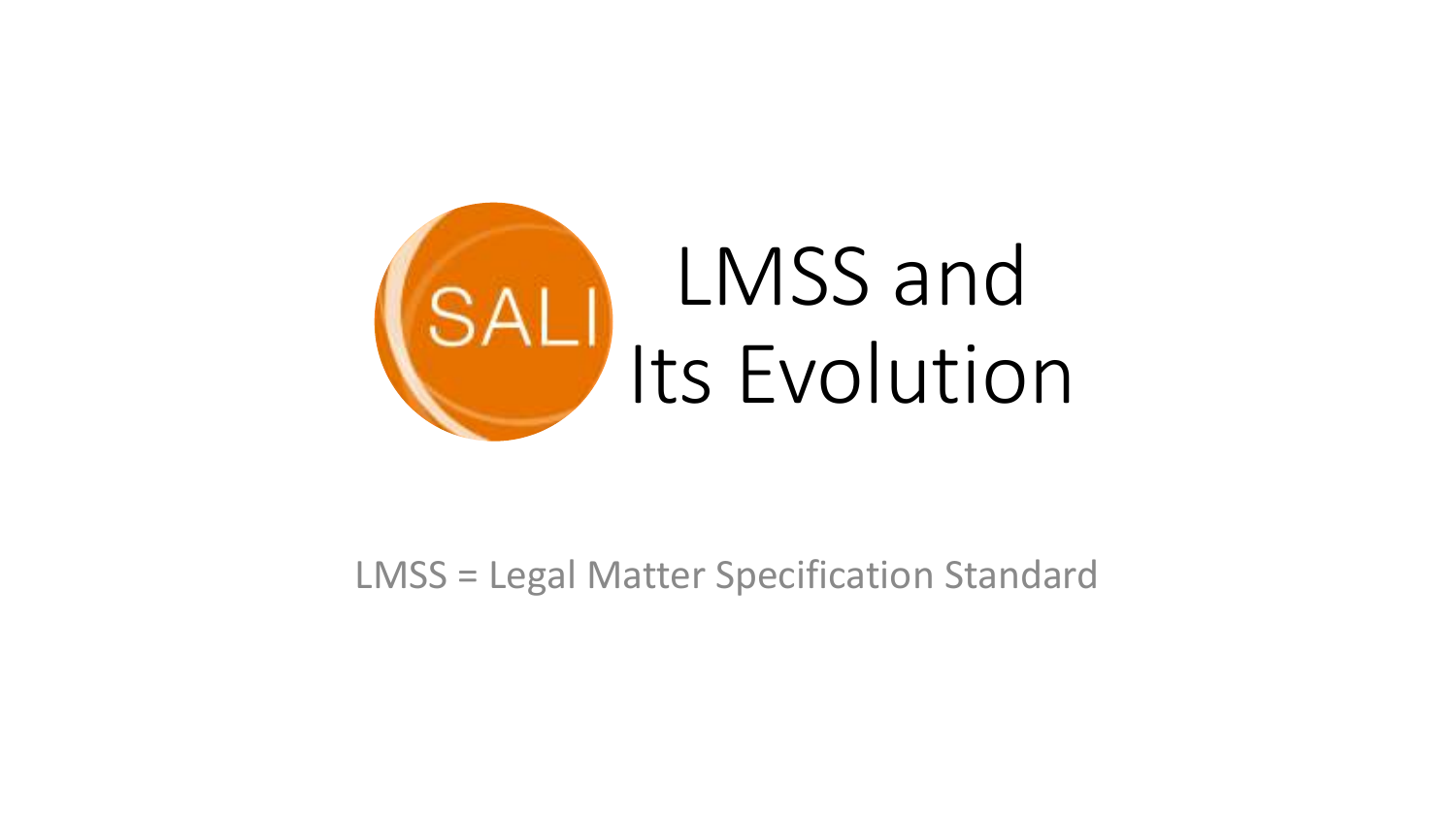# Taxonomy / Ontology of Legal Work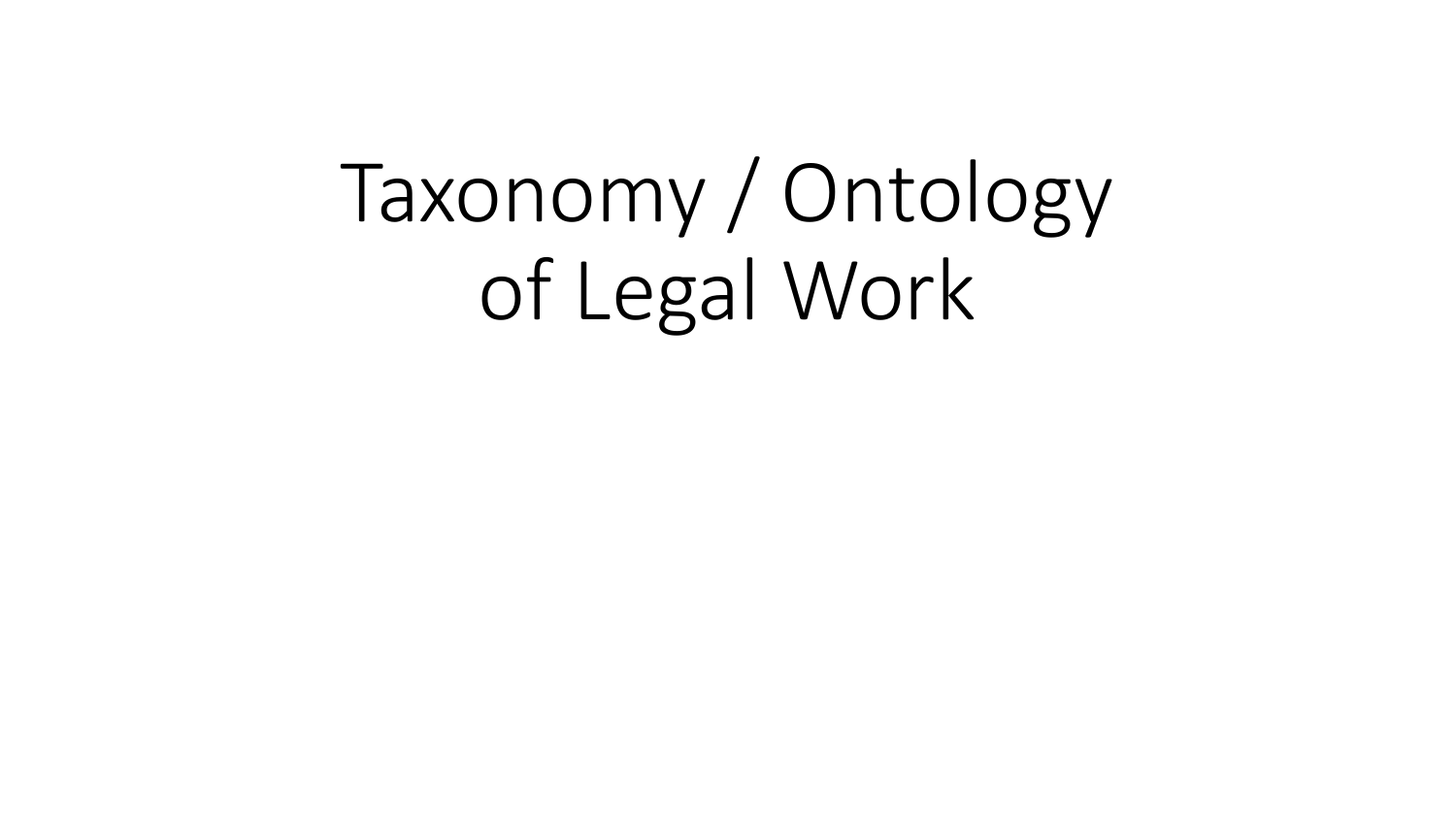

# Data Extraction  $\rightarrow$  Analytic Insights

### External Resource: Matter Fit

"Which providers have experience in AREA\_OF\_LAW?"

"Which providers have obtained RESULT?" "Providers' cost to draft DOCUMENT?"

"Clients' cost for DOCUMENT? In JURISDICTION\_X?"

"Risk of LITIGATION\_TYPE in JURISDICTION\_X?"



### Analytics + Business Development

"We've done NUMBER matters in AREA\_OF\_LAW." "We achieved RESULT in NUMBER." "Of those, NUMBER were in JURISDICTION." "Competitors **also** doing AREA\_OF\_LAW?" "Competitors that CLIENT also hires?"



E-billing

Research

**Ediscovery** 

Legal Project Mgmt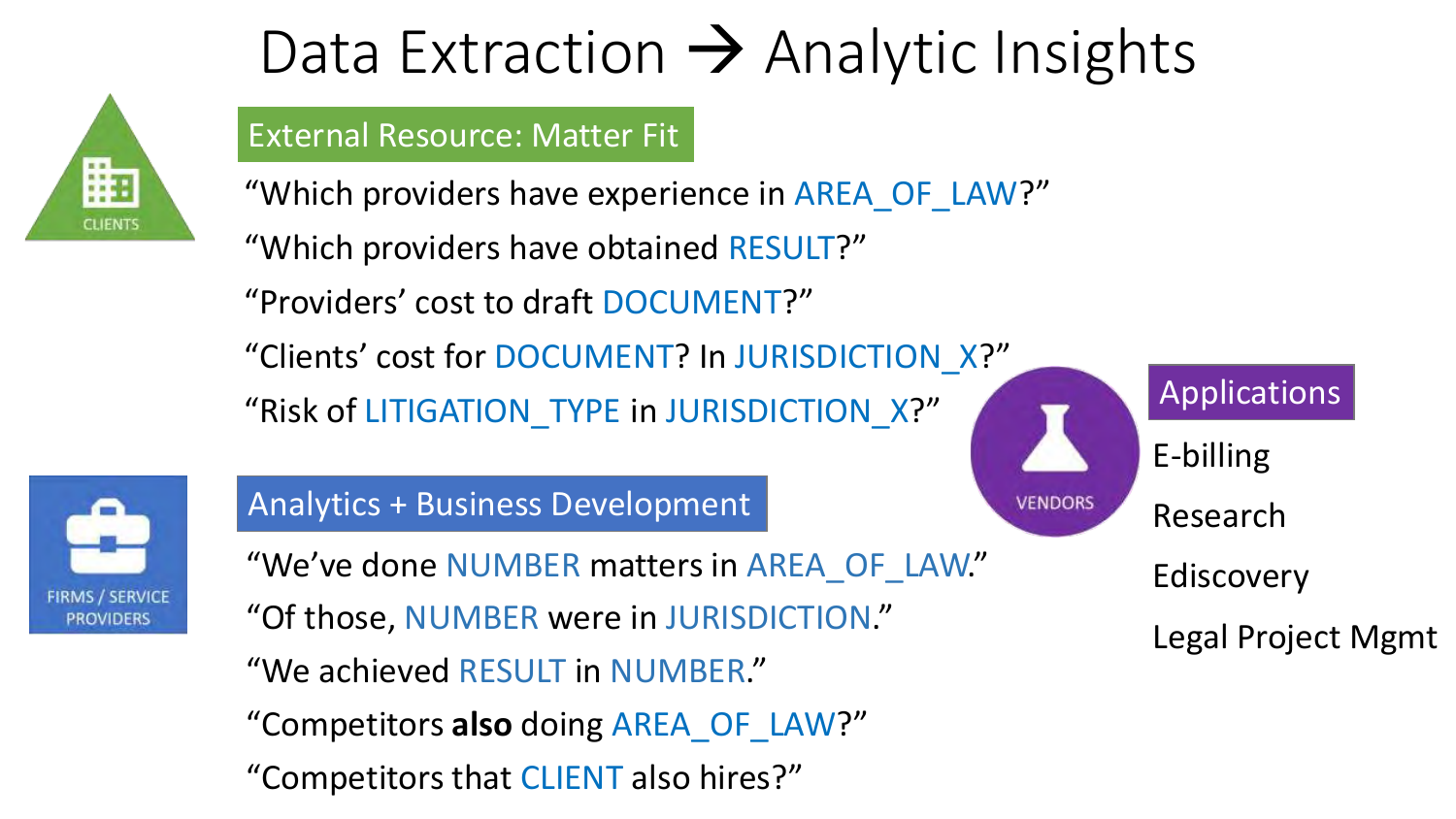### Legal Work = Data Exhaust (to Extract)

| <b>Matter Metadata</b>            |                                                                          |                                |     | <b>Documents</b>                                                                                                                       |                                                                                                                                                        |
|-----------------------------------|--------------------------------------------------------------------------|--------------------------------|-----|----------------------------------------------------------------------------------------------------------------------------------------|--------------------------------------------------------------------------------------------------------------------------------------------------------|
| <b>Matters</b>                    |                                                                          |                                |     | <b>Esecution Cran</b>                                                                                                                  | TABLE OF CONTENTS (TO BE UPDATED)                                                                                                                      |
| All<br>Open                       | Closed<br>Pending                                                        |                                |     |                                                                                                                                        | Page<br>THE SIERGER<br>Article 1                                                                                                                       |
| Actions                           | <b>Matter</b>                                                            |                                |     |                                                                                                                                        | The Mersen<br>1.3<br><b>Elfective Time</b><br>Effects of the Siles<br>Engineers of Sto                                                                 |
| Edit<br>$\boldsymbol{\mathrm{v}}$ | 00217-Smith: GR - Representation                                         |                                |     | <b>IVS</b><br>AGREEMENT AND PLAN OF MERGER                                                                                             | Shick Options and<br>self Att in !<br>T-MAA<br>and By-Laws of the Survivius Countary<br>Directors and Officer<br>DELIVERY OF:<br><b>RCONSIDERATION</b> |
| Edit<br>$\blacktriangledown$      | $\blacktriangle$ D-CCR<br>$\equiv$ CRIM<br>00366-Freshfields Shoplifting |                                |     | by and between<br>THE BEAR STEARNS COMPANIES INC.                                                                                      | Exclusion Agent<br>Delivery of Merger Counderston                                                                                                      |
| Edit<br>$\overline{\mathbf{v}}$   | 00367-Bob Divorce                                                        |                                |     | <b>Servi</b><br><b>JPMORGAN CHARE &amp; CO</b>                                                                                         | Article III<br><b>VARRANTIES DE COMPASS</b><br>Corporate Organization<br>33<br>3.3.<br>Authority, No Violation.<br>$31 +$<br>Circulas                  |
| Edit<br>$\overline{\mathbf{v}}$   | 00368-Ashwood<br>: Contract Matte                                        |                                |     | <b>DATED 4</b>                                                                                                                         | Repar<br><b>Central</b><br>Broker's Frey.<br>ail Adverse Effect<br>Compliance with Applicable Link                                                     |
| Edit<br>$\pmb{\mathrm{v}}$        | 00369-Jones Property Dispute                                             |                                |     |                                                                                                                                        | Broker-Dealer and howsment Advisory Matters<br>3.13. Орійня.                                                                                           |
| Edit<br>$\boldsymbol{\mathrm{v}}$ | <b>Dissolution of Marriage</b><br>00370-Boot                             |                                |     | $1e^{x}$<br>Timekeeping + Legal Project  <br>agement <sup>1</sup>                                                                      | 3.14 Сищиму інближать.<br><b><i>ARRANTIES OF PARENT</i></b><br><b>STREET ETSTEA TRIVER A</b><br>Article T<br>Corportiv Districtation                   |
| Edit<br>$\mathbf{v}$              | 00372-John: chhj                                                         | Smith<br>file #                | 1.7 | Reviewed depositions contracts affidavits<br>other file materials in preparation for drafti<br>Narrative Statement of Undisputed Facts | Authority: No Violation<br>4.3<br>Reports, Regular<br>Broker's Fees                                                                                    |
| Edit<br>$\blacktriangledown$      | 00373-McPherson: McPherson vs State of Washington                        | $\overline{\mathcal{Z}}$ D-CCI |     | Prepared Narrative Statement of Asputed                                                                                                | <b>Applicable Earn</b><br>49 Approvals<br>#10 Parent listorisatio                                                                                      |
|                                   |                                                                          |                                |     | Facts for summary judgment brief with supporting<br>ANTERIOR<br>citations to the record                                                |                                                                                                                                                        |
|                                   |                                                                          |                                |     | Compiled relevant legal research, cases and<br>THE PATE principle is preparation for drafting Legal Argument                           |                                                                                                                                                        |
|                                   |                                                                          |                                | 2.4 | nd Conclusions section of summary judgment brief                                                                                       |                                                                                                                                                        |
|                                   |                                                                          |                                |     | Prepared Legal Argument and Conclusions of Law<br>section of summary judgment brief                                                    |                                                                                                                                                        |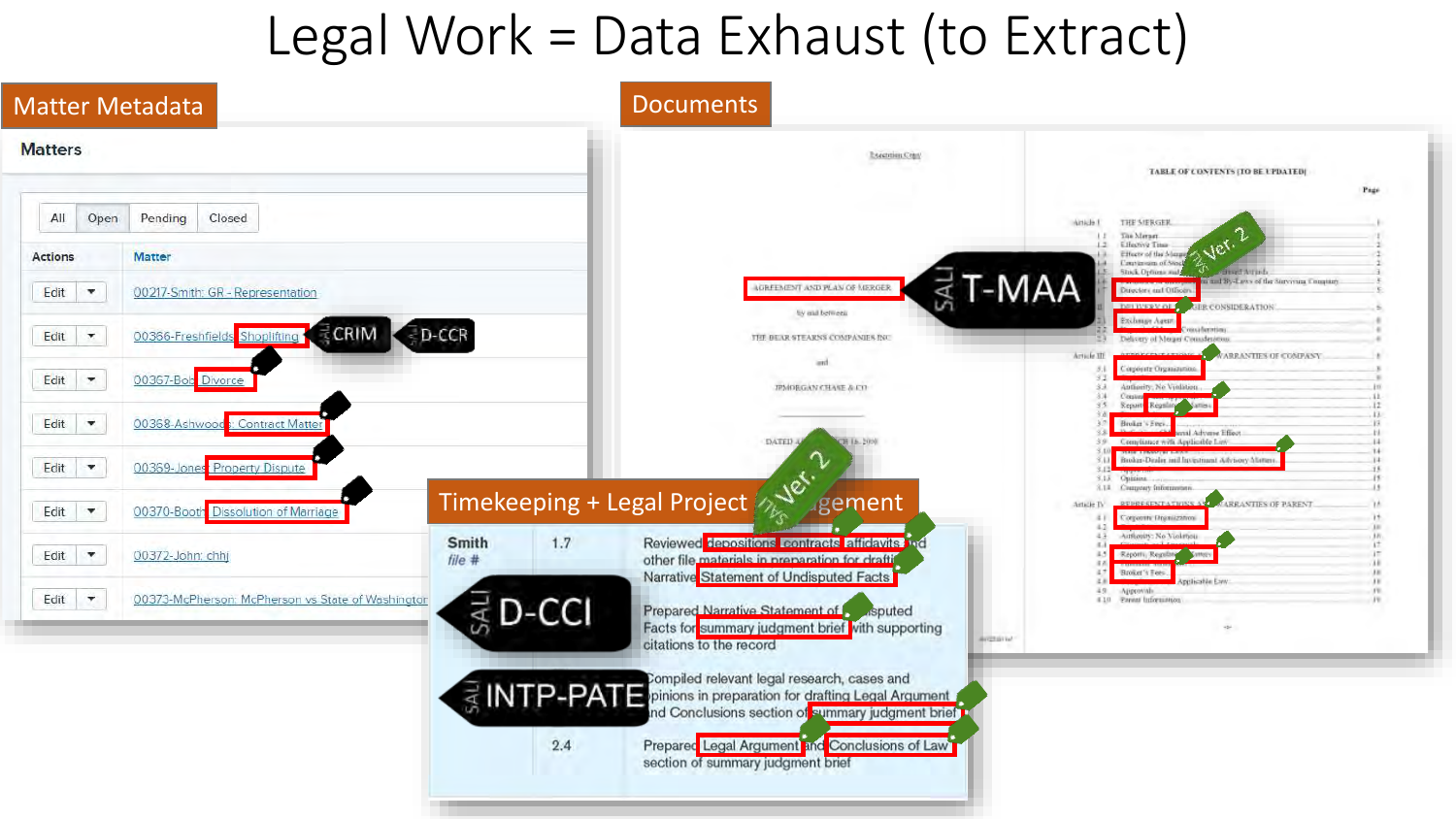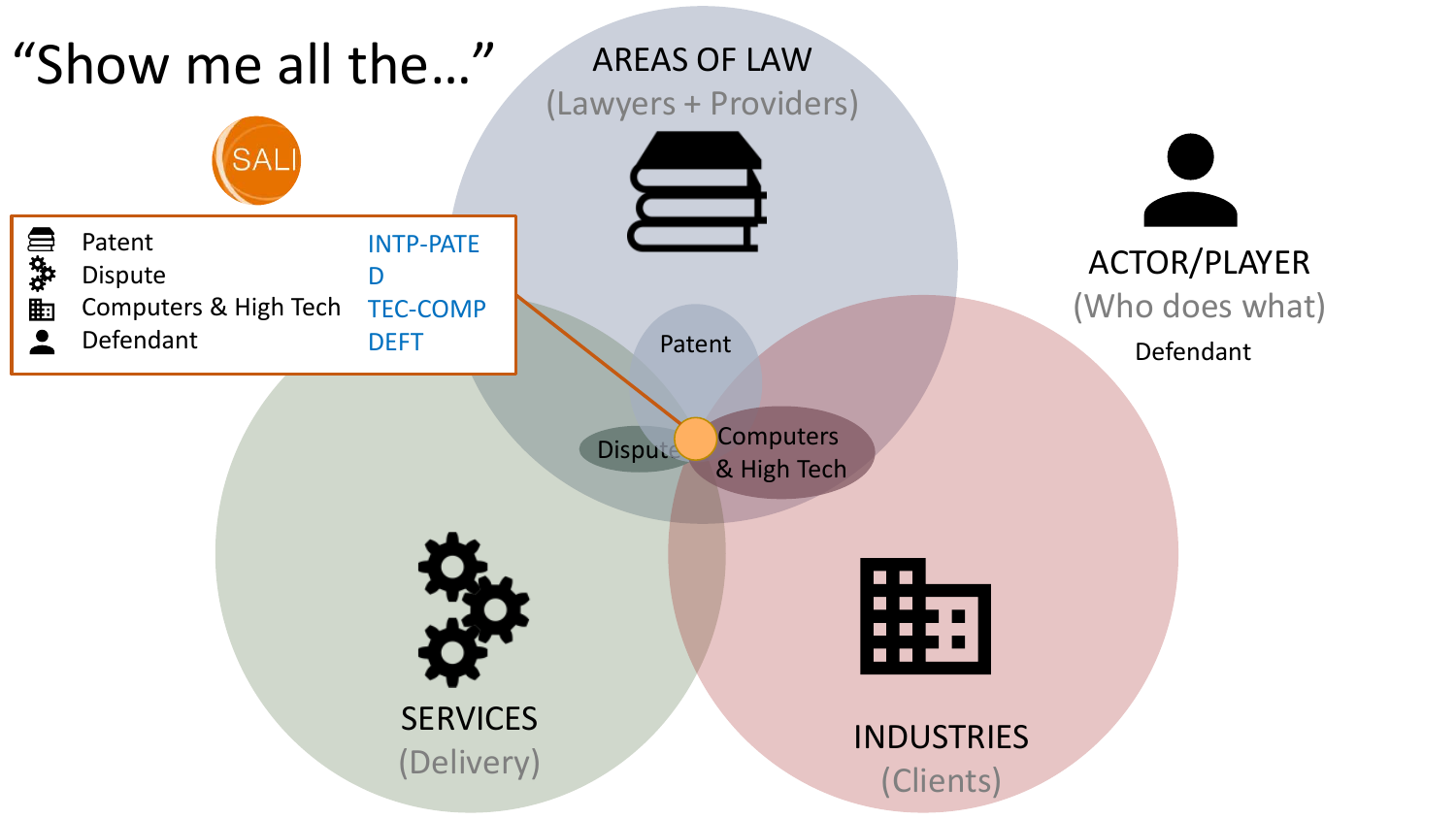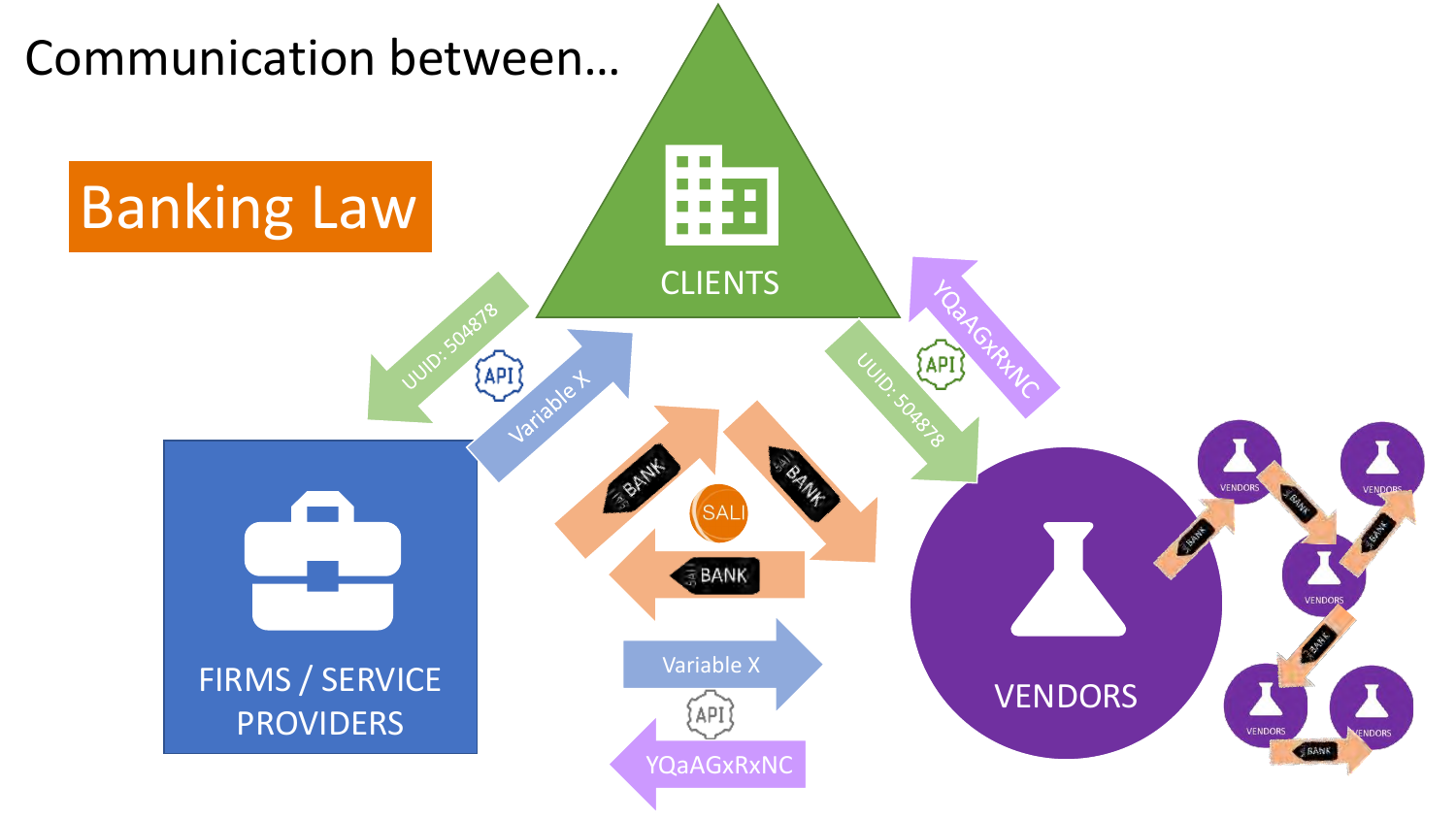

| <b>Category Level 1</b>                          | Category Level 2 and 3                           | <b>Description</b>                                                                                                                                                                                                                                                                                                                                                                                                     | Code        | <b>Full Code</b> |
|--------------------------------------------------|--------------------------------------------------|------------------------------------------------------------------------------------------------------------------------------------------------------------------------------------------------------------------------------------------------------------------------------------------------------------------------------------------------------------------------------------------------------------------------|-------------|------------------|
| <b>Banking Law</b>                               |                                                  | Law that governs how banks and other financial<br>institutions conduct business.                                                                                                                                                                                                                                                                                                                                       | <b>BANK</b> | <b>BANK</b>      |
| <b>Banking Law</b>                               | <b>Banking Operations</b>                        | Law governing routine banking operations<br>including bank capital requirements, risk<br>management, etc.                                                                                                                                                                                                                                                                                                              | <b>BOPS</b> | <b>BANK-BOPS</b> |
| <b>Banking Law</b>                               | <b>Bank Secrecy and Anti-Money</b><br>Laundering | Law regulating financial institutions relating to<br>money laundering.                                                                                                                                                                                                                                                                                                                                                 | <b>SAML</b> | <b>BANK-SAML</b> |
| <b>Bankruptcy and</b><br><b>Restructuring</b>    |                                                  | Laws relating to insolvent individuals and<br>companies.                                                                                                                                                                                                                                                                                                                                                               | <b>BKCY</b> | <b>BKCY</b>      |
| <b>Bankruptcy and</b><br><b>Restructuring</b>    | <b>Corporate Insolvency</b>                      | Law relating to insolvency of corporations.                                                                                                                                                                                                                                                                                                                                                                            | <b>CBKR</b> | <b>BKCY-CBKR</b> |
| <b>Bankruptcy and</b><br><b>Restructuring</b>    | <b>Personal Insolvency</b>                       | Law relating to debt relief for individuals.                                                                                                                                                                                                                                                                                                                                                                           | <b>PINS</b> | <b>BKCY-PINS</b> |
| <b>Constitutional and Civil</b><br><b>Rights</b> |                                                  | Rights that protect individuals' freedom from<br>infringement by governments, social<br>organizations, and private individuals.                                                                                                                                                                                                                                                                                        | <b>CIVR</b> | <b>CIVR</b>      |
|                                                  | <b>Discrimination</b>                            | Protection from discrimination on grounds such as DISC<br>race, gender, sexual orientation, national origin,<br>color, age, political affiliation, ethnicity, religion,<br>and disability.                                                                                                                                                                                                                             |             | <b>CIVR-DISC</b> |
|                                                  | Individual                                       | Individual rights such as privacy and the freedom<br>of thought, speech, religion, press, assembly, and<br>movement.                                                                                                                                                                                                                                                                                                   |             | <b>CIVR-INDV</b> |
|                                                  | Political                                        | Political rights include natural justice (procedural<br>fairness) in law, such as the rights of the accused,<br>including the right to a fair trial; due process; the<br>right to seek redress or a legal remedy; and rights<br>of participation in civil society and politics such as<br>freedom of association, the right to assemble, the<br>right to petition, the right of self-defense, and the<br>right to vote |             | <b>CIVR-POLR</b> |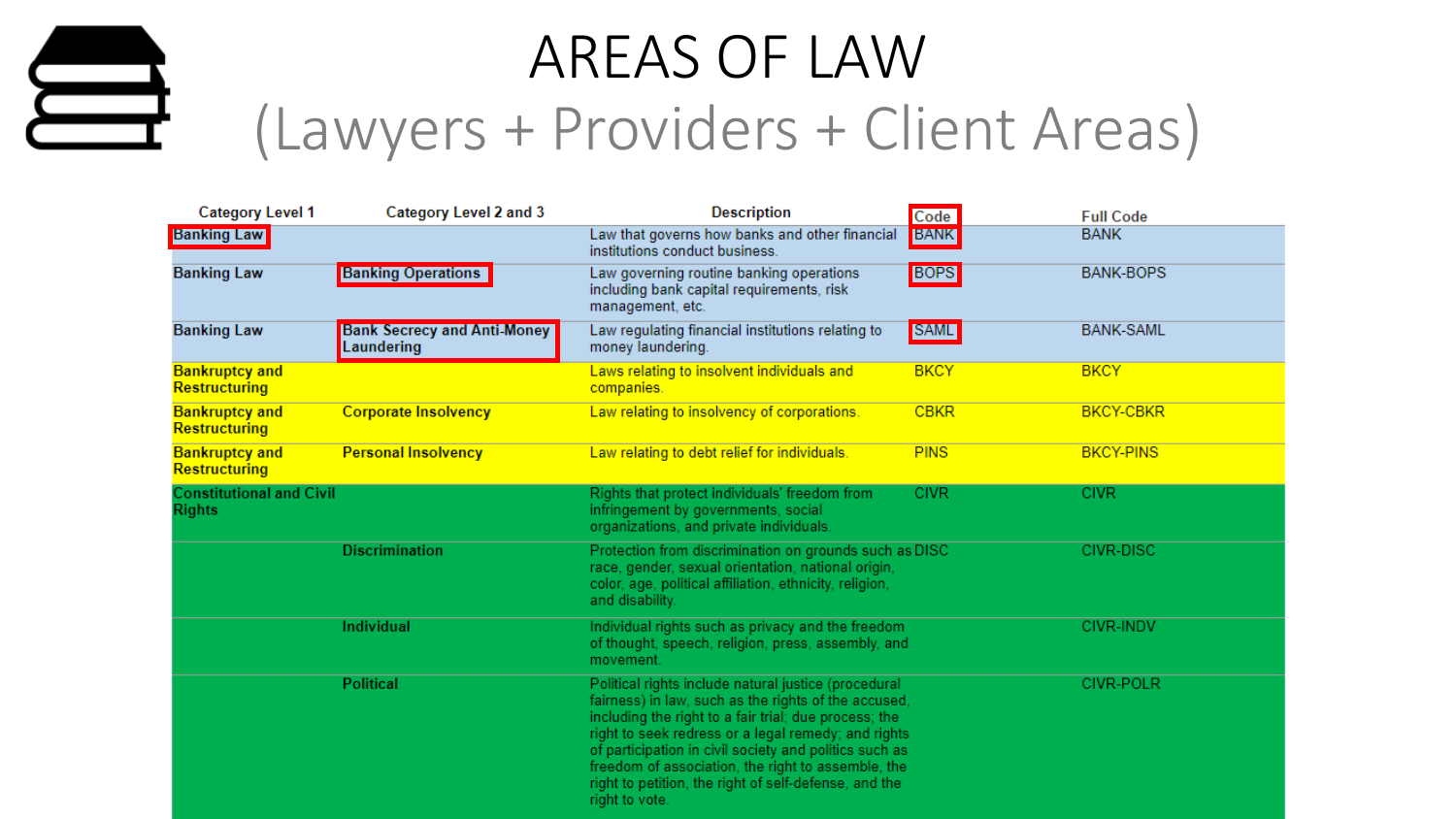# 駏

# INDUSTRIES (Clients)

| <b>Category Level 1</b><br><b>Category Level 2</b> |                                                          | <b>Description</b>                                                                                                                                                                                                                                                                                                                                                                                                                                                                                                                                                                                                                                                                                                                        | Code        | Full<br>Code        |
|----------------------------------------------------|----------------------------------------------------------|-------------------------------------------------------------------------------------------------------------------------------------------------------------------------------------------------------------------------------------------------------------------------------------------------------------------------------------------------------------------------------------------------------------------------------------------------------------------------------------------------------------------------------------------------------------------------------------------------------------------------------------------------------------------------------------------------------------------------------------------|-------------|---------------------|
| <b>Arts, Entertainment</b><br>and Recreation       |                                                          | The Arts, Entertainment and Recreation industry group includes AER<br>a wide range of establishments that operate facilities or provide<br>services to meet varied cultural, entertainment, and recreational<br>interests of their patrons. This sector includes establishments<br>that are involved in producing, promoting, or participating in live<br>performances, events, or exhibits intended for public viewing,<br>establishments that preserve and exhibit objects and sites of<br>historical, cultural, or educational interest; and establishments<br>that operate facilities or provide services that enable patrons to<br>participate in recreational activities or pursue amusement,<br>hobby, and leisure-time interests. |             | <b>AER</b>          |
|                                                    | Amusement, Gambling, and<br><b>Recreation Industries</b> | Industries in this group include establishments that: operate<br>facilities where patrons can primarily engage in sports,<br>recreation, amusement, or gambling activities and/or; provide<br>other amusement and recreation services, such as supplying<br>and servicing amusement devices in places of business<br>operated by others; operating sports teams, clubs, or leagues<br>engaged in playing games for recreational purposes; and<br>guiding tours without using transportation equipment.                                                                                                                                                                                                                                    | <b>AMUS</b> | AER-<br><b>AMUS</b> |
|                                                    | <b>Museums and Historical Sites</b>                      | Industries in this group engage in the preservation and<br>exhibition of objects, sites, and natural wonders of historical,<br>cultural, and/or educational value.                                                                                                                                                                                                                                                                                                                                                                                                                                                                                                                                                                        | <b>MUSM</b> | AER-<br><b>MUSM</b> |
|                                                    | <b>Performing Arts and Spectator</b><br><b>Sports</b>    | Industries in this group produce or organize and promote live<br>presentations involving the performances of actors and<br>actresses, singers, dancers, musical groups and artists,<br>athletes, and other entertainers, including independent (i.e.,<br>freelance) entertainers and the establishments that manage<br>their careers.                                                                                                                                                                                                                                                                                                                                                                                                     | <b>PASS</b> | AER-<br><b>PASS</b> |
| <b>Accommodation and</b><br><b>Food Services</b>   |                                                          | The Accommodation and Food Services industry group<br>comprises establishments providing customers with lodging<br>and/or preparing meals, snacks, and beverages for immediate<br>consumption. The sector includes both accommodation and<br>food services establishments because the two activities are<br>often combined at the same establishment.                                                                                                                                                                                                                                                                                                                                                                                     | <b>AFS</b>  | <b>AFS</b>          |
|                                                    |                                                          | Accommodation and Hospitality Industries in this group provide lodging or short-term<br>accommodations for travelers, vacationers, and others. There is                                                                                                                                                                                                                                                                                                                                                                                                                                                                                                                                                                                   | <b>ACCM</b> | AFS-<br><b>ACCM</b> |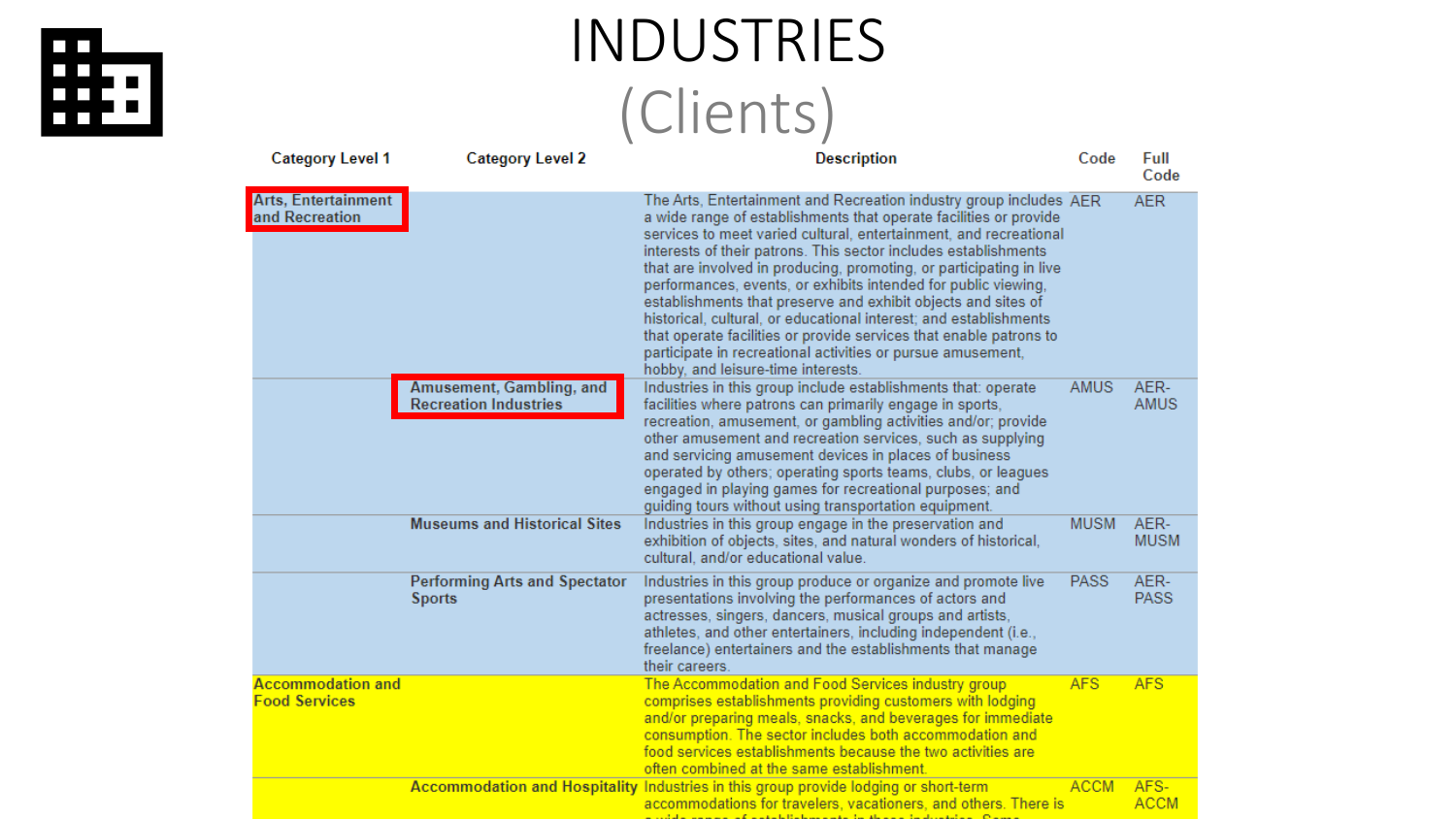

# **SERVICES** (What's being delivered)

| Level 1                                             | Level 2                           | Level 3 | <b>Description</b>                                                                                                                                                                                                                                                      | Code                 | <b>Full Code</b>  |
|-----------------------------------------------------|-----------------------------------|---------|-------------------------------------------------------------------------------------------------------------------------------------------------------------------------------------------------------------------------------------------------------------------------|----------------------|-------------------|
| <b>Advisory</b>                                     |                                   |         | Any process that provides advice to a single party without A<br>adversarial event.                                                                                                                                                                                      |                      | A                 |
|                                                     | <b>Manuals</b>                    |         | Development of legal manuals.                                                                                                                                                                                                                                           | <b>MAN</b>           | A-MAN             |
|                                                     | <b>Opinion Memos</b>              |         | A memorandum of law is a written explanation, based on OPM<br>research and analysis, of the drafter's opinion regarding<br>a legal problem.                                                                                                                             |                      | A-OPM             |
|                                                     | <b>Policies</b>                   |         | Development of legal policies.                                                                                                                                                                                                                                          | POL                  | A-POL             |
| <b>Financial</b><br><b>Restructuring/Bankruptcy</b> |                                   |         | Any process that involves the liquidation or restructuring B<br>of a business. The process usually has several parties -<br>debtors, creditors and buyers.                                                                                                              |                      | B.                |
|                                                     | <b>Out-of-Court Restructuring</b> |         | An out-of-court restructuring or workout is a nonjudicial<br>process through which a financially troubled company<br>and its significant creditors reach an agreement for<br>adjusting the company's obligations.                                                       | <b>OOCRSTR</b>       | <b>B-OOCRSTR</b>  |
|                                                     | <b>US Chapter 11</b>              |         | Chapter 11 bankruptcy is a reorganization bankruptcy,<br>and is available to individuals and businesses. The<br>debtor remains in control of business operations under<br>chapter 11 and doesn't sell off all of its assets.                                            | USCHAP11             | <b>B-USCHAP11</b> |
|                                                     | <b>US Chapter 12</b>              |         | This form of bankruptcy is designed for "family farmers"<br>and "family fisherman" that are under financial distress.<br>Under chapter 12, the person in debt comes up with a<br>plan to pay back creditors over three to five years.                                   | USCHAP12             | B-USCHAP12        |
|                                                     | <b>US Chapter 13</b>              |         | In chapter 13 bankruptcy, or a "wage earner plan", an<br>individual that has regular income is allowed to develop a<br>plan to pay back parts, or all, of their debts. One<br>advantage of chapter 13 is it allows individuals to avoid<br>foreclosure on their houses. | USCHAP <sub>13</sub> | B-USCHAP13        |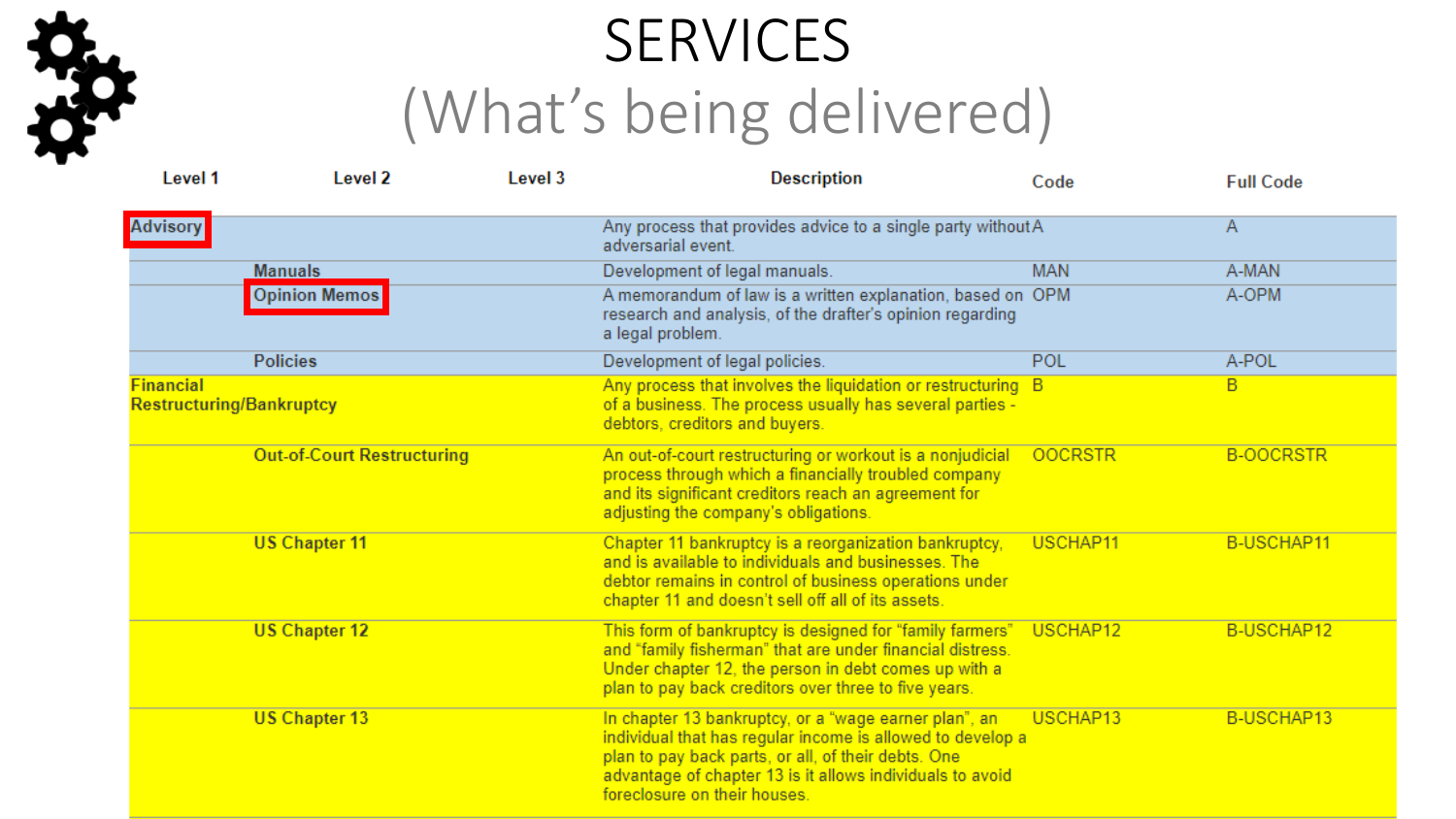# PLAYER / ACTOR (Who's doing what)

| Category        | <b>Description</b>                                                                                                                                                                | Code        | <b>Full Code</b> | <b>Related Services</b>                         |
|-----------------|-----------------------------------------------------------------------------------------------------------------------------------------------------------------------------------|-------------|------------------|-------------------------------------------------|
| Appellant       | An appellant is a person, company or entity that<br>applies to a higher court for a reversal of the decision.<br>of a lower court.                                                | <b>APPL</b> | <b>APPL</b>      | Process: Dispute: Appellate                     |
|                 | Applicant/Petitioner An applicant or petitioner is a person who files a<br>petition or makes an application or the person who is<br>applying for a legal remedy to a problem.     | <b>APPT</b> | <b>APPT</b>      | Process: Dispute                                |
| <b>Acquiree</b> | An acquiree is a company or entity that is being<br>acquired or purchased in a merger or acquisition                                                                              | <b>AQRE</b> | <b>AQRE</b>      | Process: Transaction: Merger<br>and Acquisition |
|                 | transaction. The acquiree is also known as the target<br>firm during a takeover scenario.                                                                                         |             |                  |                                                 |
| <b>Acquiror</b> | An acquiror is the surviving company or entity once a<br>merger takes place.                                                                                                      | <b>AQRR</b> | <b>AQRR</b>      | Process: Transaction: Merger<br>and Acquisition |
| Arbitrator      | An arbitrator is an independent person or body<br>appointed to hear a dispute in arbitration.                                                                                     | ARBT        | ARBT             | Process: Disputes                               |
| <b>Assignee</b> | An assignee is a person, company or entity who<br>receives the transfer of property, title or rights from a<br>contract. The assignee receives the transfer from the<br>assignor. | ASGE        | ASGE             | <b>Process: Transaction</b>                     |
| <b>Assignor</b> | An assignor is a person, company or entity who<br>transfers rights they hold to another entity. The<br>assignor transfers to the assignee.                                        | ASGR        | <b>ASGR</b>      | <b>Process: Transaction</b>                     |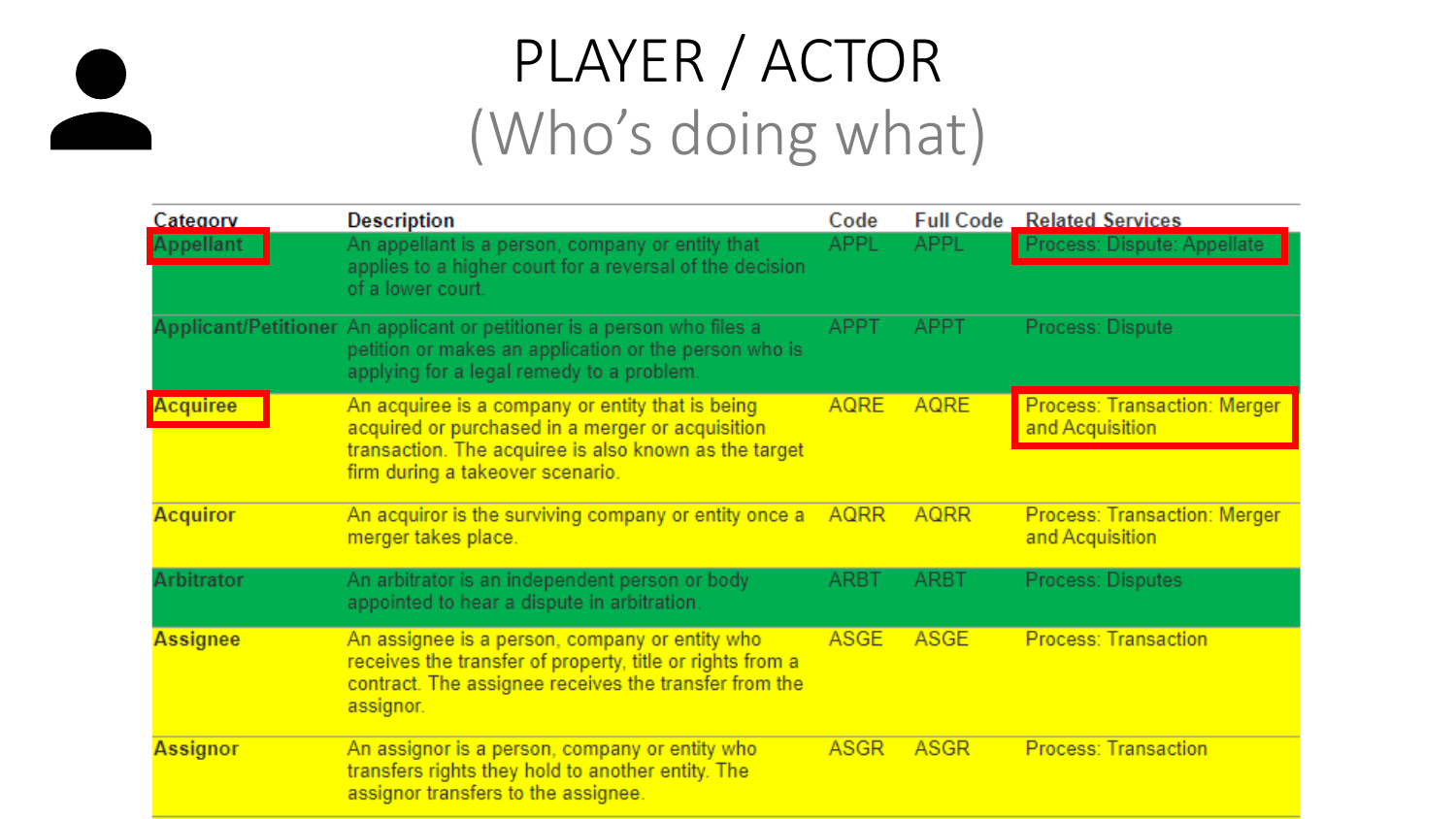# SALI EVOLUTION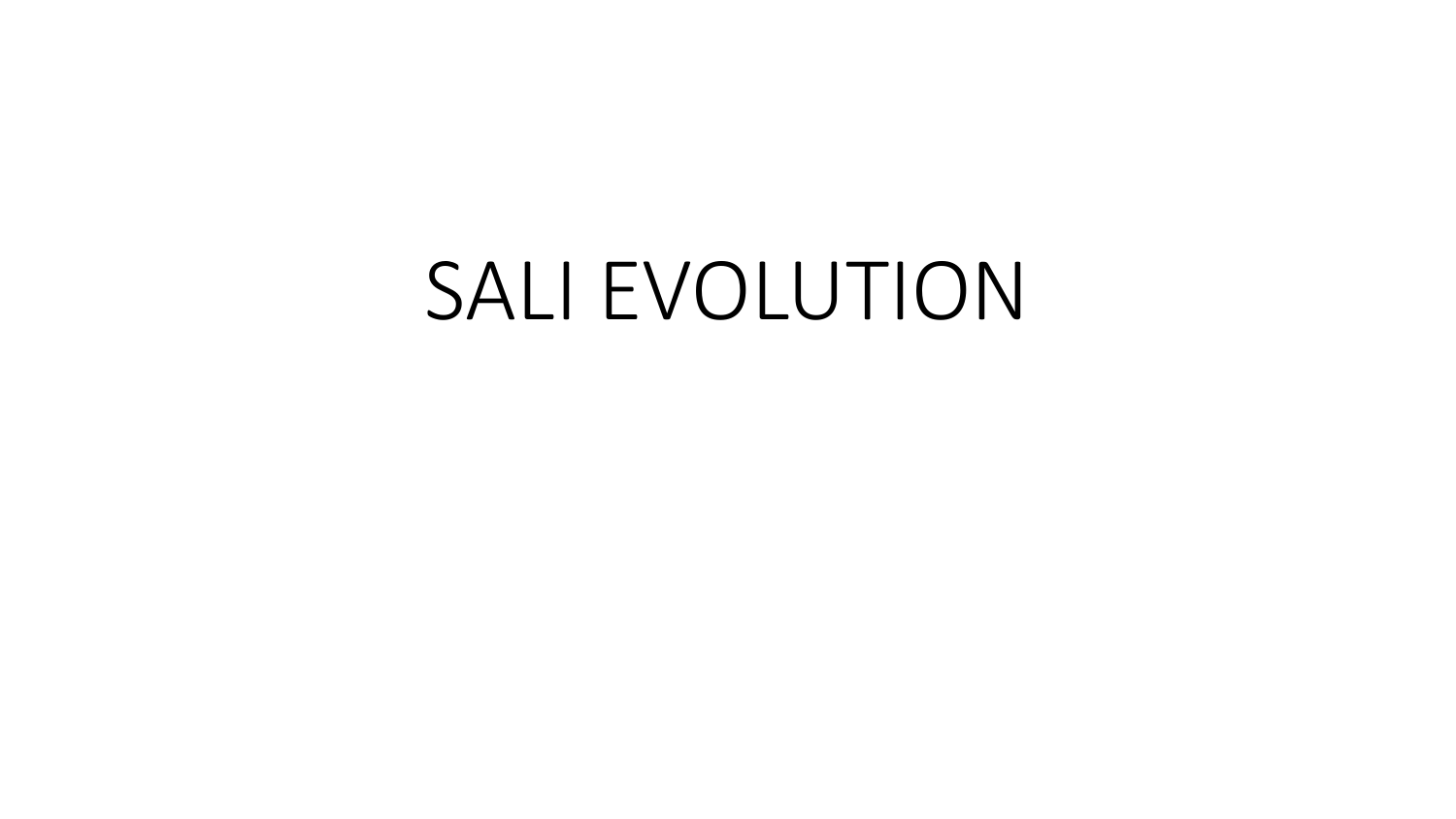# VERSION 1 (2017 - Feb. 2020): Catalog Variables + Structure + UUID

**1. Identify Many Billing Variables/Fields** Give each a UUID (code)

### **2. Provide Initial Structure (Relational/Tabular) -**

| <b>Category Level 1</b>                       | Category Level 2 and 3                           | <b>Description</b>                                                                                                                                                                         | Code        | <b>Full Code</b> |
|-----------------------------------------------|--------------------------------------------------|--------------------------------------------------------------------------------------------------------------------------------------------------------------------------------------------|-------------|------------------|
| <b>Banking Law</b>                            |                                                  | Law that governs how banks and other financial<br>institutions conduct business.                                                                                                           | <b>BANK</b> | <b>BANK</b>      |
| <b>Banking Law</b>                            | <b>Banking Operations</b>                        | Law governing routine banking operations<br>including bank capital requirements, risk<br>management, etc.                                                                                  | <b>BOPS</b> | <b>BANK-BOPS</b> |
| <b>Banking Law</b>                            | <b>Bank Secrecy and Anti-Money</b><br>Laundering | Law regulating financial institutions relating to<br>money laundering.                                                                                                                     | <b>SAML</b> | <b>BANK-SAML</b> |
| <b>Bankruptcy and</b><br><b>Restructuring</b> |                                                  | Laws relating to insolvent individuals and<br>companies.                                                                                                                                   | <b>BKCY</b> | <b>BKCY</b>      |
| <b>Bankruptcy and</b><br><b>Restructuring</b> | <b>Corporate Insolvency</b>                      | Law relating to insolvency of corporations.                                                                                                                                                | <b>CBKR</b> | <b>BKCY-CBKR</b> |
| <b>Bankruptcy and</b><br><b>Restructuring</b> | <b>Personal Insolvency</b>                       | Law relating to debt relief for individuals.                                                                                                                                               | <b>PINS</b> | <b>BKCY-PINS</b> |
| <b>Constitutional and Civil</b><br>Rights     |                                                  | Rights that protect individuals' freedom from<br>infringement by governments, social<br>organizations, and private individuals.                                                            | <b>CIVR</b> | <b>CIVR</b>      |
|                                               | <b>Discrimination</b>                            | Protection from discrimination on grounds such as DISC<br>race, gender, sexual orientation, national origin,<br>color, age, political affiliation, ethnicity, religion,<br>and disability. |             | <b>CIVR-DISC</b> |
|                                               | Individual                                       | Individual rights such as privacy and the freedom<br>of thought, speech, religion, press, assembly, and<br>movomont                                                                        |             | CIVR-INDV        |

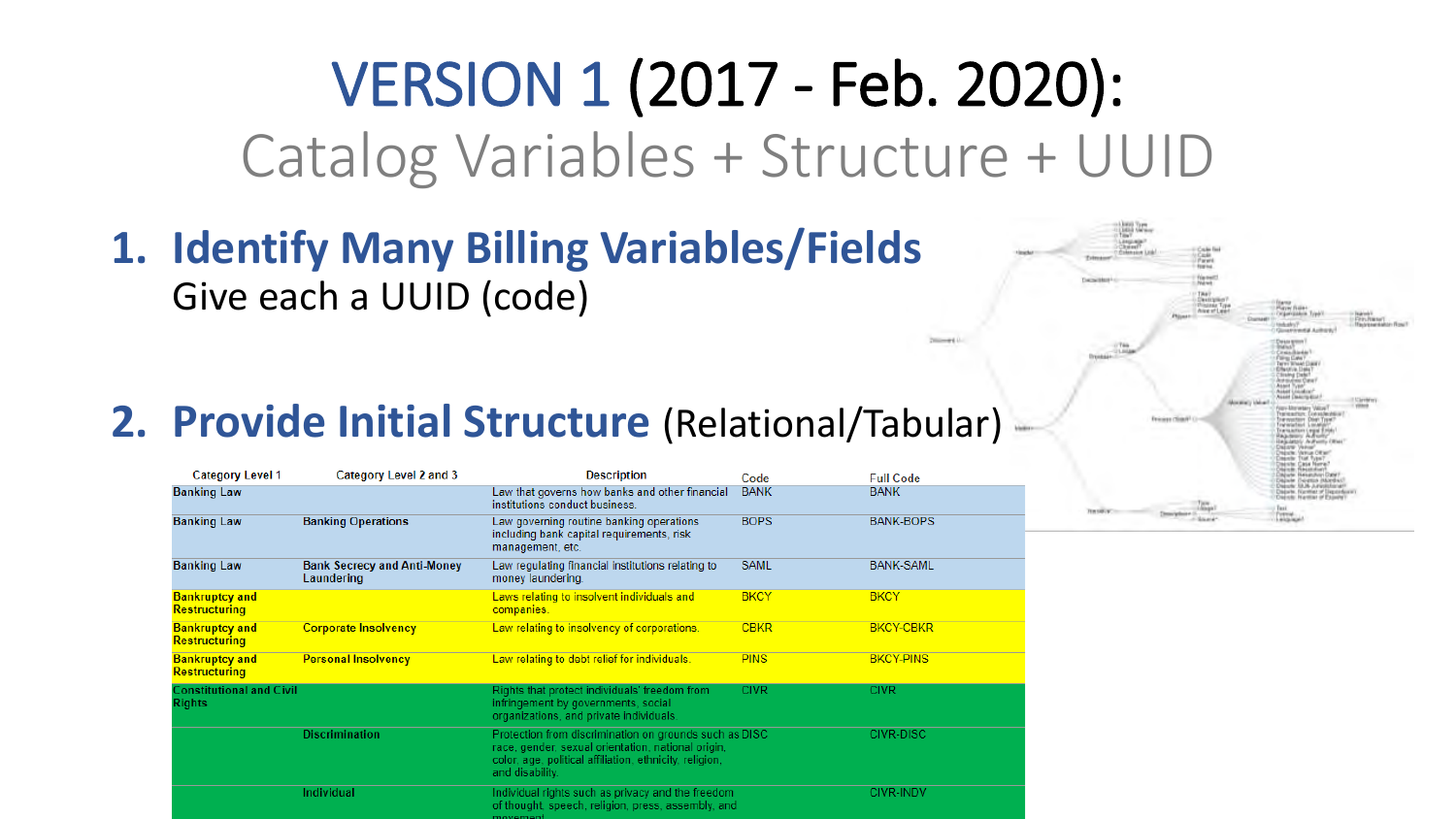# VERSION 2:

SALI will better embody intersection of…



- **1. Business of Law** (buying/selling legal services)
	- "Show me the **Budget Range** for each of those AREAS\_OF\_LAW."
	- "What's our **Median Cost** for these SERVICES?"
	- "Who has **Experience** in JURISDICTION? Before JUDGE?"

### **2. Substantive Law**

- "…for all **Debt Financing** deals."
- "…for all **Product Liability** lawsuits."
- "…for all **Negligence** settlements"
- "…for all **Premises Liability** experts"

### **3. Procedural Law**

- E
- …involving FEDERAL\_AGENCY."
- …involving **Motions to Dismiss**."
- …involving ACTOR as **Buyer** and ACTOR as **Seller**.
- …involving **Fed. R. Civ. P.** \_\_."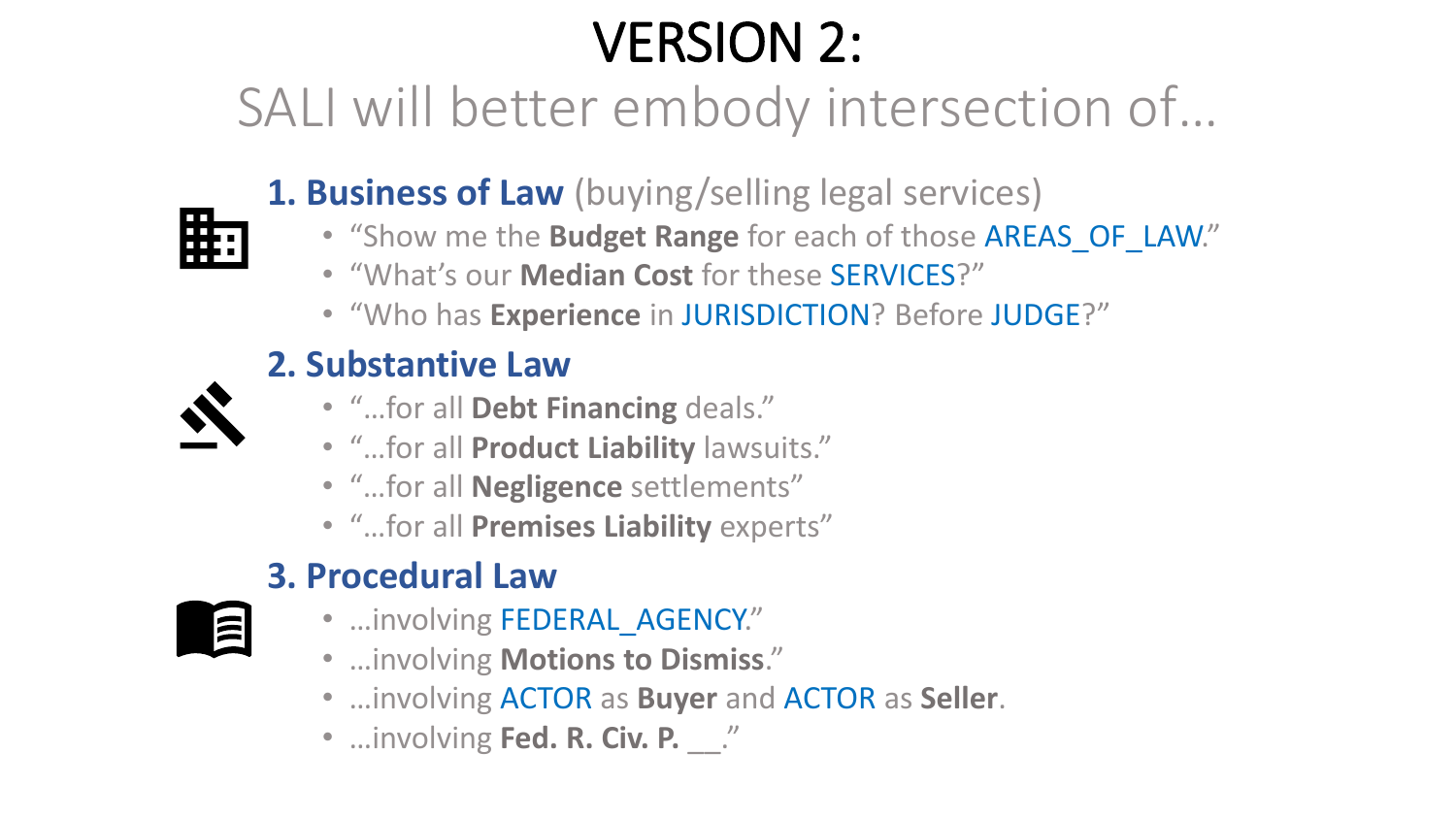# VERSION 2:

### Expanded Practice Areas + Engagement + Relationships + API



- **1. LITIGATION\* Substantive Variables/Fields** (e.g., Litigation Claims, Motions)
	- **i. Actors/Players** (e.g., plaintiff, defendant, judge, arbitrator)
	- **ii. Causes of Action** (e.g., breach of contract, patent infringement, fraud, negligence) **iii.Documents** (e.g., motion to dismiss, brief, complaint, answer) iv.Many others

\* Other expanded practice areas TBD



- **2. ENGAGEMENT TERMS**: (e.g., scope, budget, fee arrangement)
- **3. GRAPH STRUCTURE** (e.g., Neo4j) Create Relationships/Relevance Graph i. (Node) -Relationship-> (Node) ii. (Actor) -PerformedAction-> (Object)
	- iii.(Lawyer) -Drafted-> (Document)



**4. INTEROPERABILITY: Uniform Communication Structure** (to query UUIDs)

- i. Build API
- ii. Build JSON and XML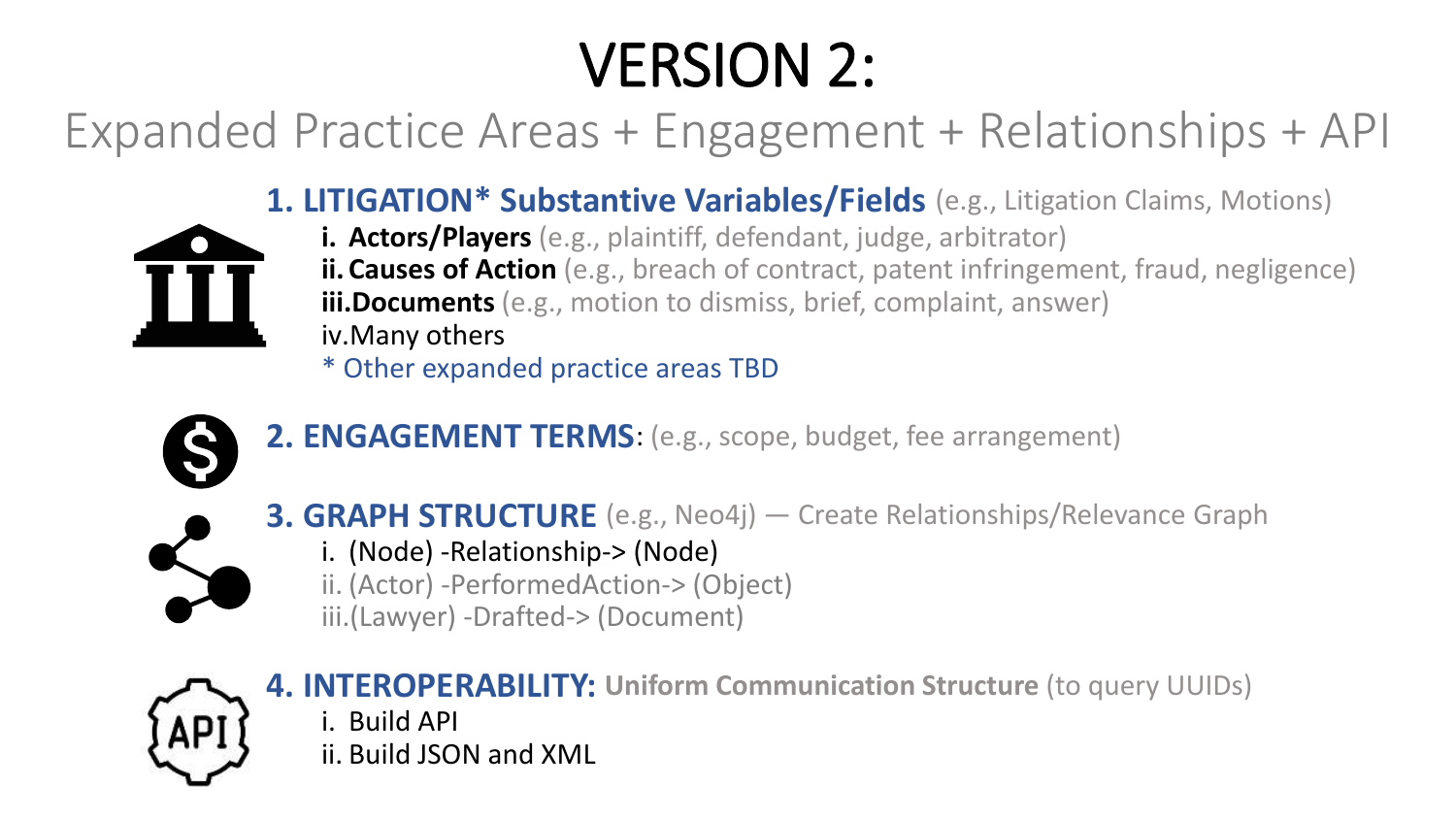## Proposed New Top-Level Dimensions

### **1. Documents**

e.g., agreement, motion to dismiss, license, complaint

# **2. Objectives**

e.g., claims, defenses, remedies, evidentiary burdens

# **3. Events**

e.g., closing, hearing, trial, deposition

**4. Integrate Service Details** into Service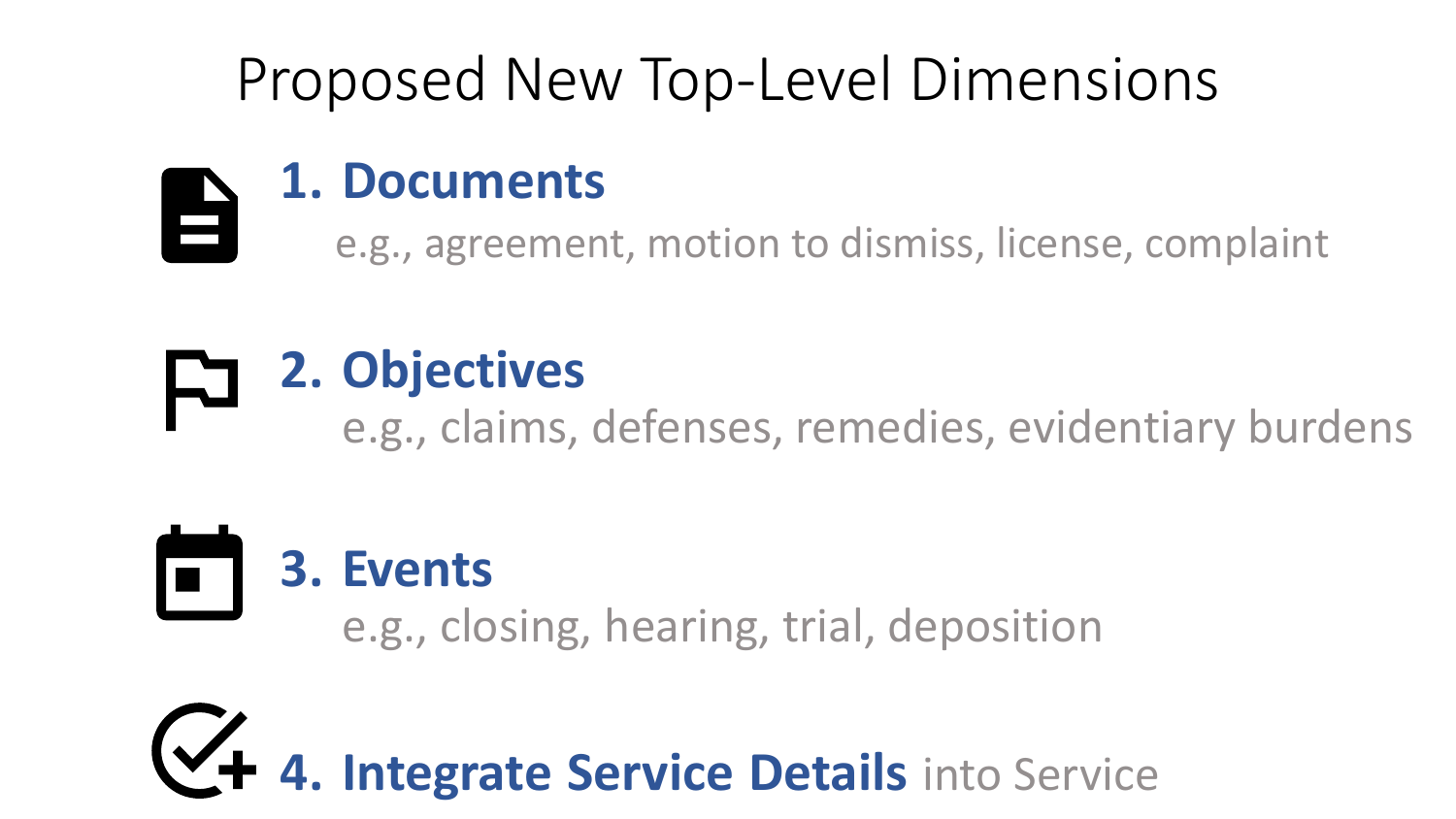# All Nodes: Objective, Not Subjective



### **All Facts** from:

- Treatises
- Rules (e.g., Fed. R. Civ. P.)
- Existing Compilations

### **Results**

- Broadly applicable
- Uniform/normalized across many jurisdictions
- Most-used aspects of broad array of states (e.g., California, New York, Texas, Florida, Illinois)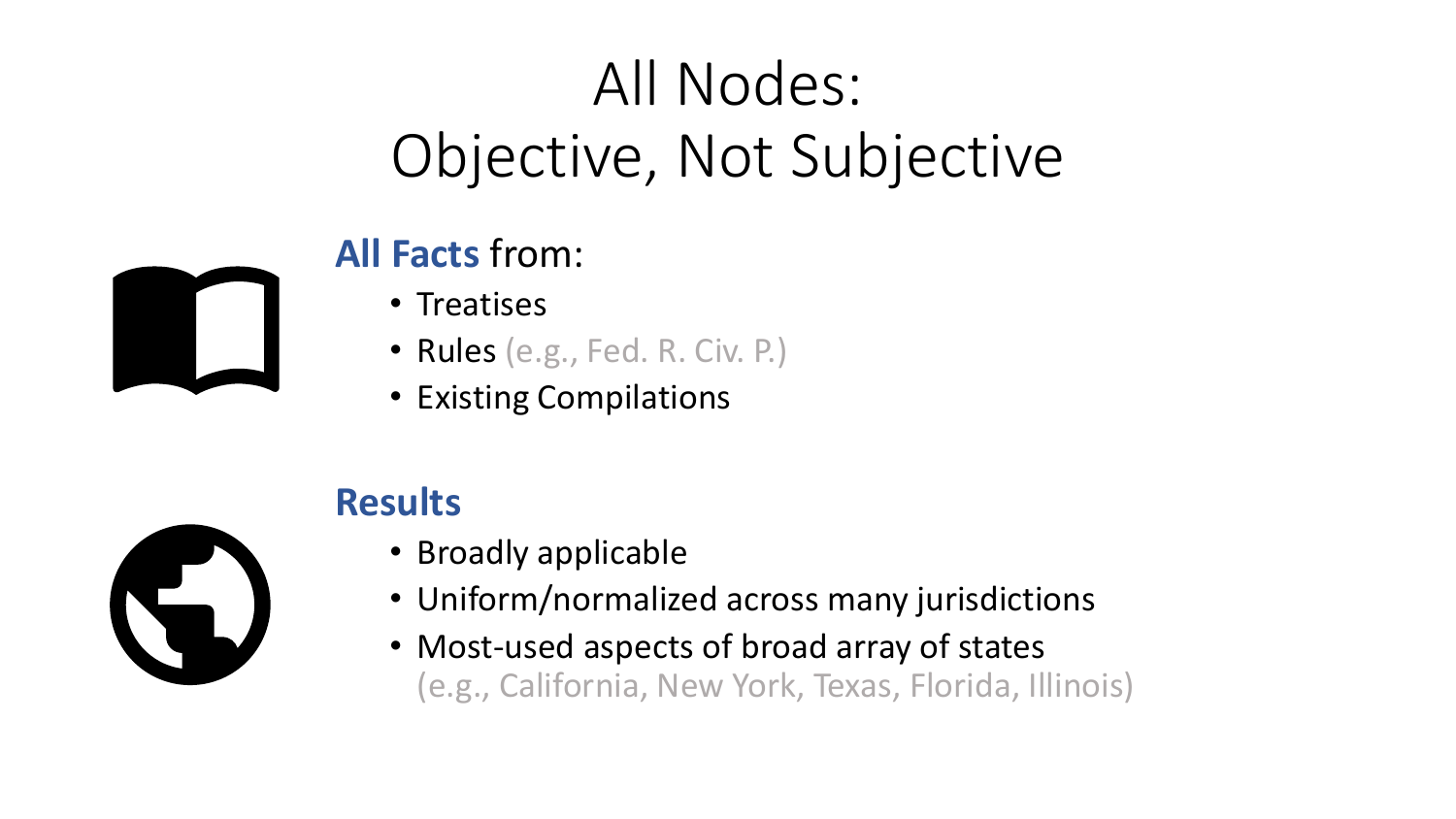# Hierarchical/Relational Data vs. Graph/Nodes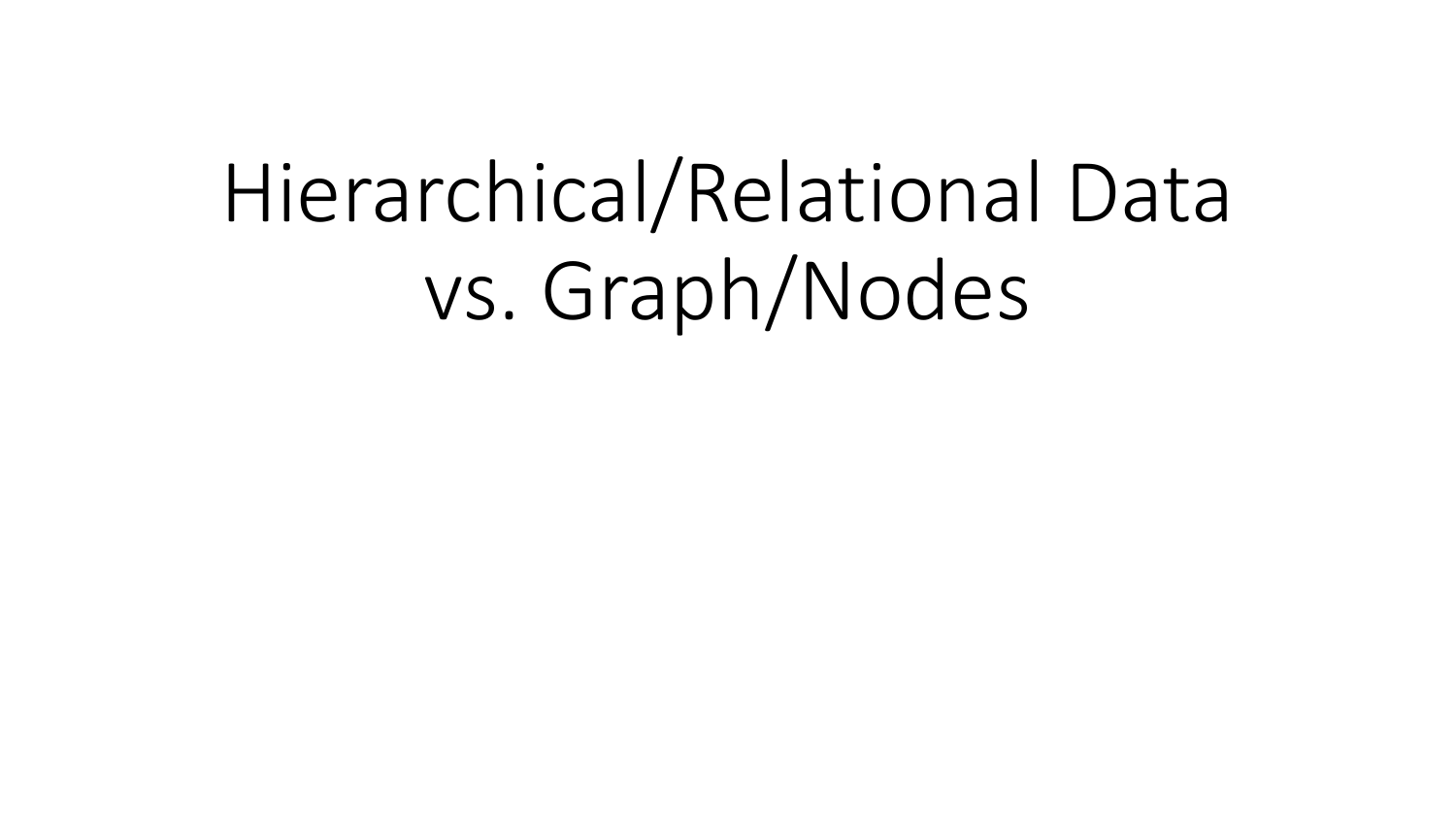# SALI Areas of Law (Version 1.0) Current Hierarchical/Relational Structure

| 64 | <b>SALI Area of Law</b> | $\mathbf{1}$   | <b>LEMP</b> | <b>LEMP</b>      | <b>Labor and Employment Law</b><br>1:1 parent/child |
|----|-------------------------|----------------|-------------|------------------|-----------------------------------------------------|
| 65 | <b>SALI Area of Law</b> | $\overline{2}$ | <b>DSCE</b> | <b>LEMP-DSCE</b> | <b>Employment Discrimination</b>                    |
| 66 | <b>SALI Area of Law</b> | $\overline{2}$ | <b>HLTE</b> | <b>LEMP-HLTE</b> | <b>Employment Health and Safety</b>                 |
| 67 | <b>SALI Area of Law</b> | $\overline{2}$ | <b>IMME</b> | LEMP-IMME        | <b>Employment Immigration</b>                       |
| 68 | <b>SALI Area of Law</b> | $\overline{2}$ | <b>LABR</b> | LEMP-LABR        | Labor Law                                           |
| 69 | <b>SALI Area of Law</b> | $\overline{2}$ | <b>PENB</b> | LEMP-PENB        | <b>Pension and Benefits Law</b>                     |
| 70 | <b>SALI Area of Law</b> | $\overline{2}$ | <b>UNBE</b> | LEMP-UNBE        | <b>Unemployment Benefits</b>                        |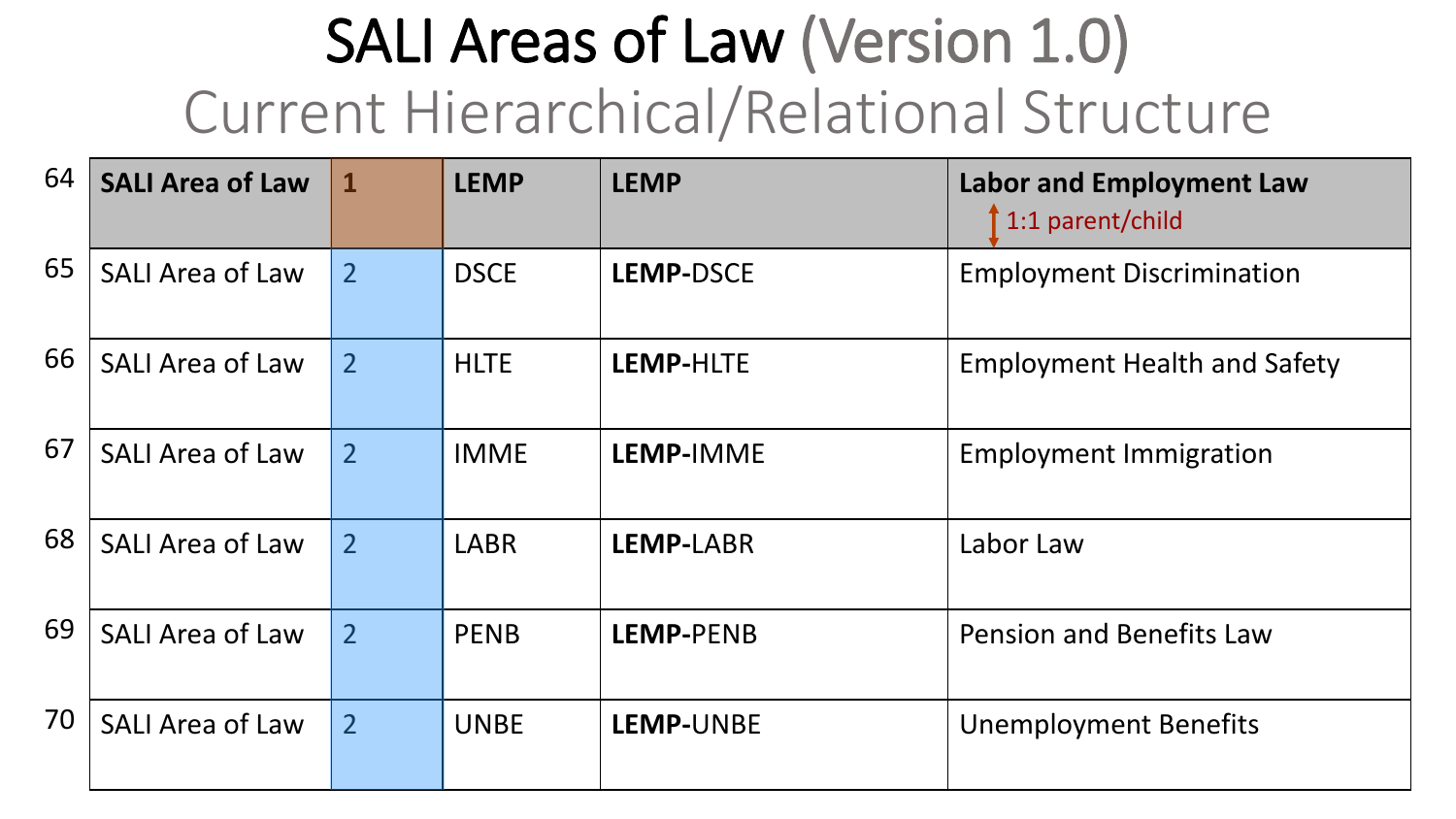### Graph Data Structure as Language (nouns, verbs, adjectives, adverbs)

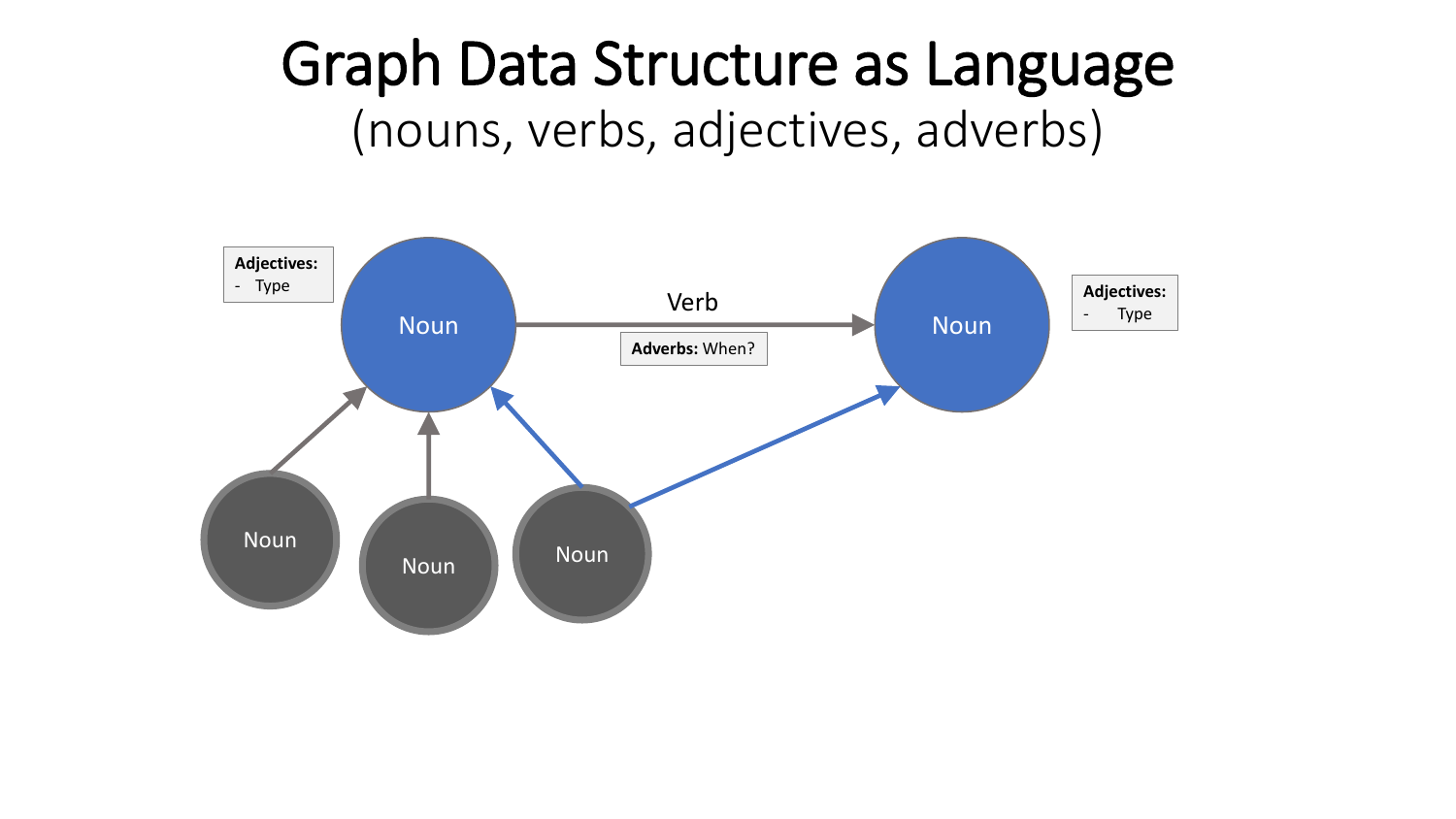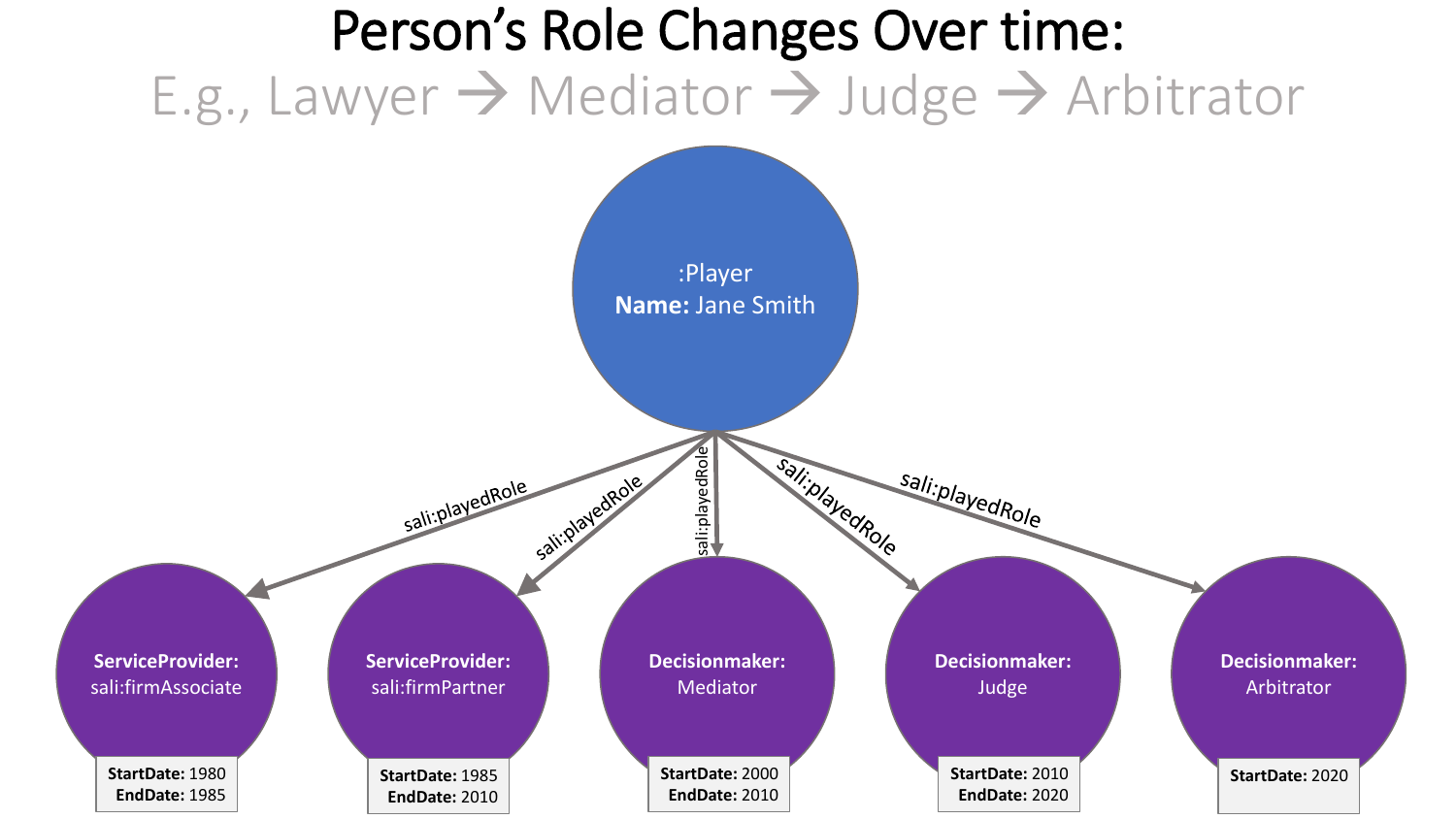### Exemplar SALI Node Structure

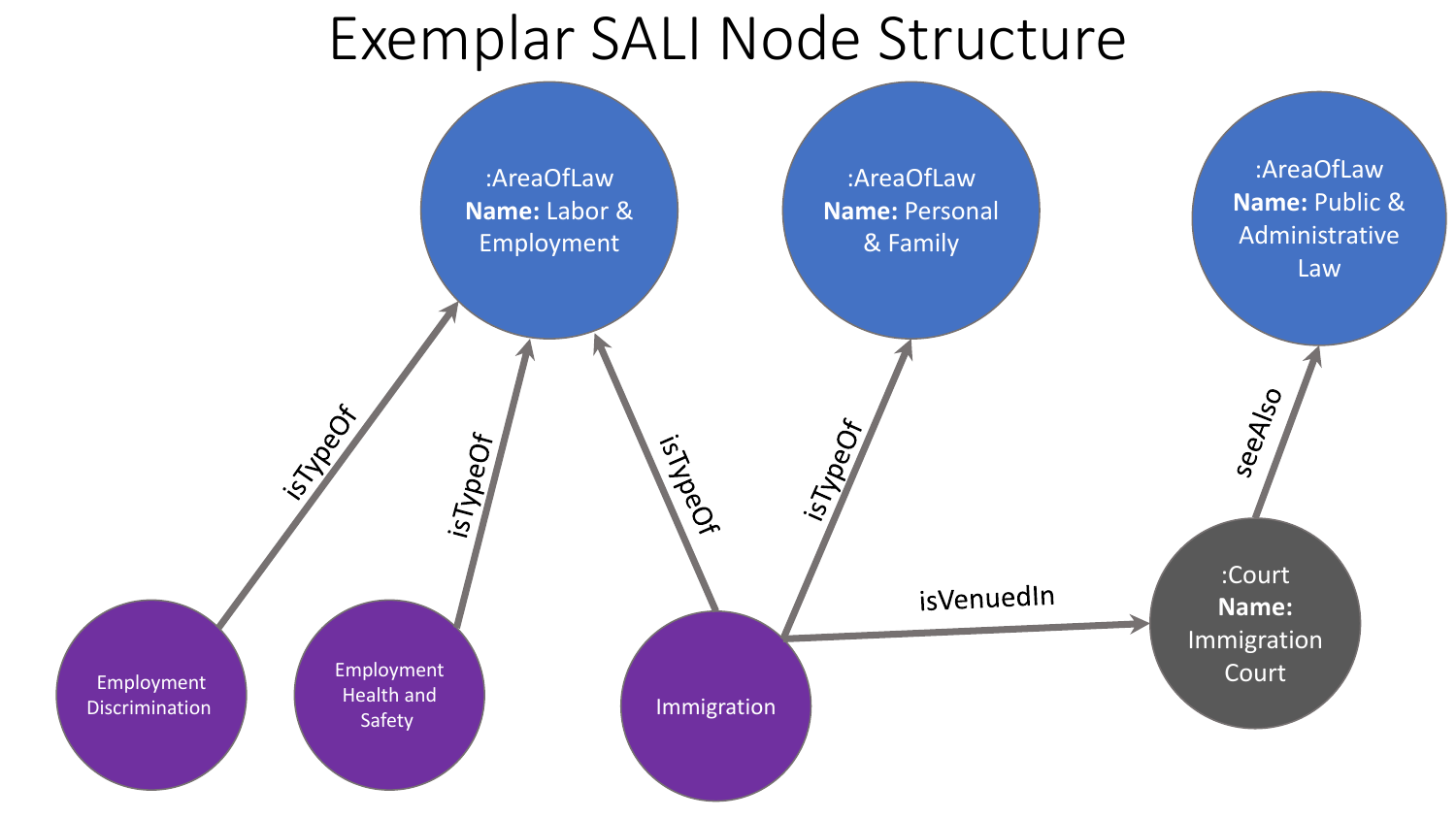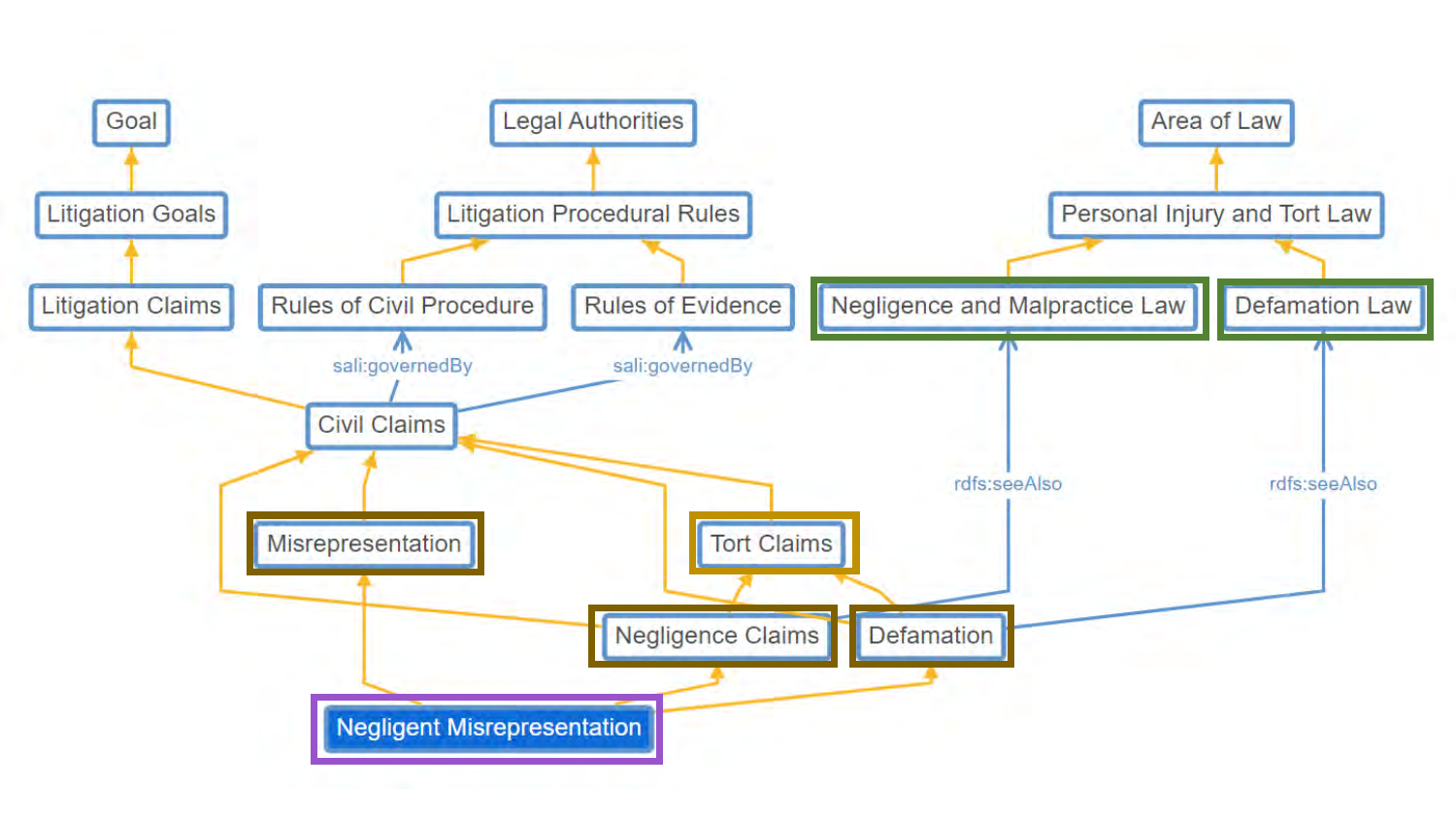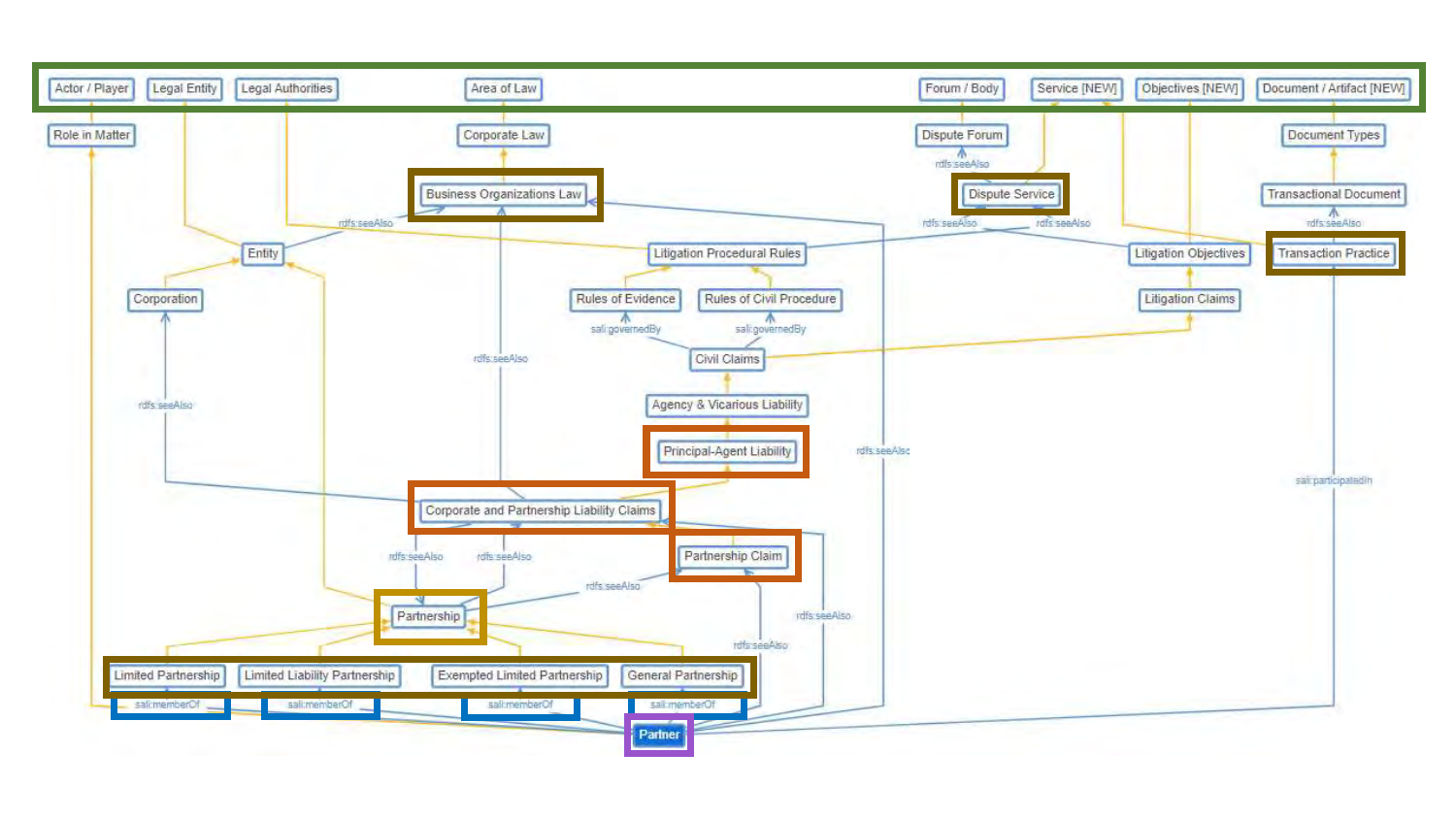### **Class Hierarchy**

#### $o^*$  $o^x$  $\alpha$

Health Care Ombudsman

O Independent Committee

**O** Interpreter

O Investigator / Examiner

**O** Investor

**O** Issuer

**O** Landlord

 $\blacktriangleright$   $\bigcirc$  Law Enforcement

**O** Lender

**O** Lessee

**O** Lessor

**O** Licensee

**O** Licensor

**O** Liquidator

 $\blacktriangleright$   $\bigcirc$  Litigant **O** Monitor

 $\blacktriangleright$  **O** Nonparty O Notary Public

**B** Desert  $\blacktriangleright$   $\bigcirc$  Partner

 $\bigcap_{n\geq 0}$ 

**O** Payor

**O** Principal

**O** Process Server

**O** Realtor

**O** Receiver

Register of Deeds

### **Class: Partner**

### $25.5$

### IRI

 $\boldsymbol{\mathsf{x}}$ 

机  $\blacktriangle$ 

http://webprotege.stanford.edu/R9oT1uDgFl2wSjoa358Wowx

| <b>Annotations</b>                                     |                                                                                                                                                                                |  |
|--------------------------------------------------------|--------------------------------------------------------------------------------------------------------------------------------------------------------------------------------|--|
| ⊕ rdfs:label                                           | 底 Partner                                                                                                                                                                      |  |
| • skos: definition                                     | $\equiv$ , A partner is an individual who is a member of a partnership - an entity formed when at least<br>two or more individuals agree to go into business with one another. |  |
| <b>Enter property</b>                                  | <b>Enter value</b>                                                                                                                                                             |  |
| <b>Parents</b><br>Role in Matter<br>Enter a class name |                                                                                                                                                                                |  |
| <b>Relationships</b>                                   |                                                                                                                                                                                |  |
| rdfs:seeAlso                                           | <b>O</b> Business Organizations Law                                                                                                                                            |  |
| rdfs:seeAlso                                           | Corporate and Partnership Liability Claims                                                                                                                                     |  |
| rdfs:seeAlso                                           | <b>O</b> Partnership Claim                                                                                                                                                     |  |
| sali:memberOf                                          | ◯ Exempted Limited Partnership                                                                                                                                                 |  |
| sali:memberOf                                          | General Partnership<br>O                                                                                                                                                       |  |
| sali:memberOf                                          | <b>Limited Liability Partnership</b><br>О                                                                                                                                      |  |
| sali:memberOf                                          | <b>Limited Partnership</b><br>O                                                                                                                                                |  |
| sali:participatedIn                                    | <b>Transaction Practice</b><br>Ω                                                                                                                                               |  |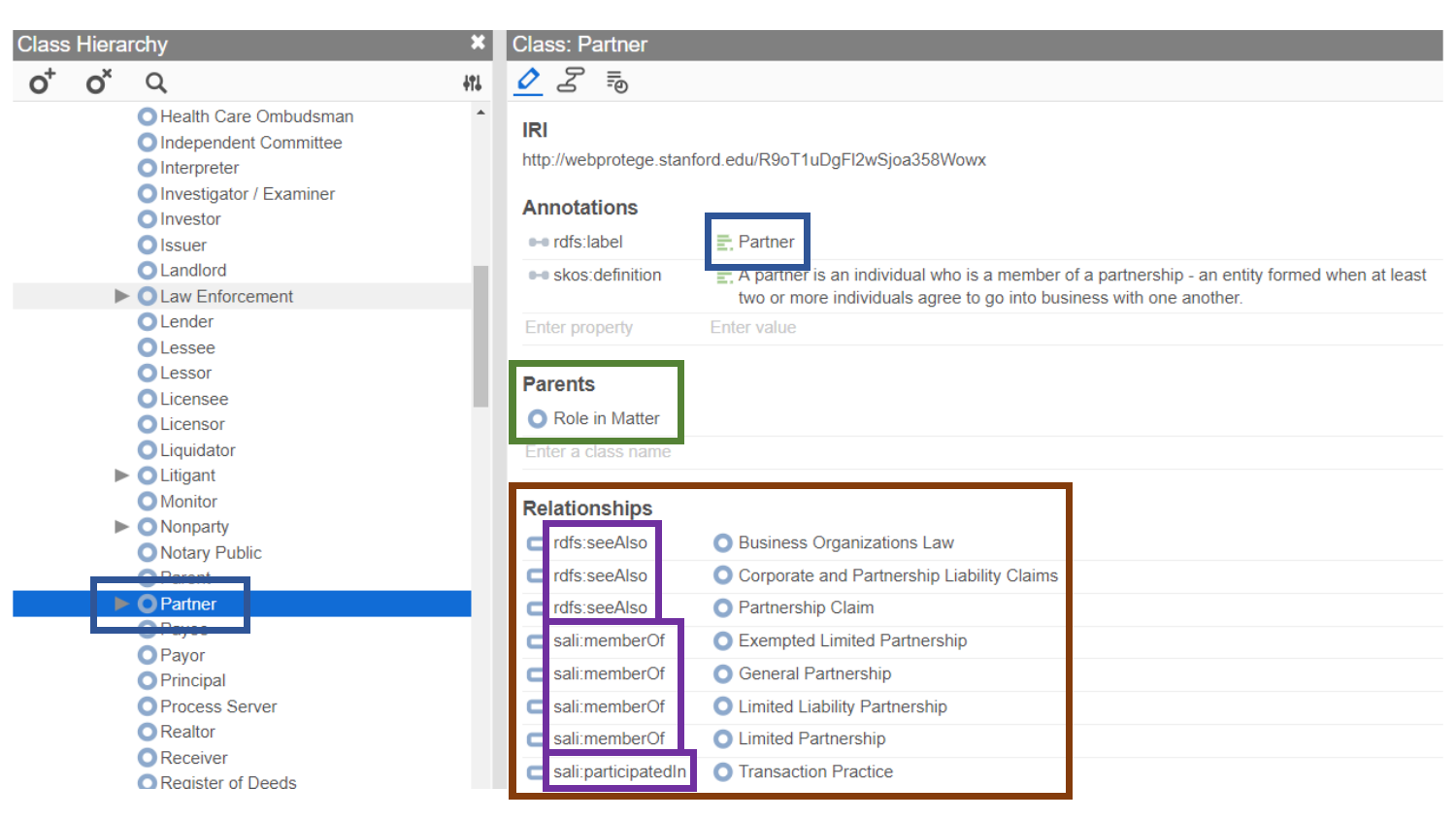#### O Negligence Claims

- Administrative Negligence
- Agent's Negligence Causing Harm to Others
- Aviation Negligence Claim
- Common Carrier Liability ▶
- Construction Negligence Claims  $\blacktriangleright$ 
	- Cybersecurity Negligence
	- C Economic Loss Doctrine
	- **C** Failure to Warn and Protect from a Violent Patient
	- <mark>O Foster Care Negligence</mark>
	- ◯ Good Samaritan Liability
	- **O** Gross Negligence
	- **O** Landlord Negligence
- **O** Malpractice Claims
	- Maritime Negligence
- ▶ Medical Negligence Claims Motor Vehicle Negligence
- O Negligence  $\blacktriangleright$ 
	- Regligent Entrustment
	- Negligent Exposure of Another to Disease or Toxic Substand

### IRI

http://webprotege.stanford.edu/R71WIdxeRqBtSANhmV4nmsu

| <b>Annotations</b>                |                    |                                                                    |      |  |
|-----------------------------------|--------------------|--------------------------------------------------------------------|------|--|
| e-ordfs:label                     |                    | $\mathbb{H}$ Failure to Warn and Protect<br>from a Violent Patient |      |  |
| <b>Enter property</b>             | <b>Enter value</b> |                                                                    | lang |  |
|                                   |                    |                                                                    |      |  |
| <b>Parents</b>                    |                    |                                                                    |      |  |
| ◯ Negligence Claims               |                    |                                                                    |      |  |
| <b>O</b> Personal Injury Claims   |                    |                                                                    |      |  |
| <b>Medical Malpractice Claims</b> |                    |                                                                    |      |  |
| Enter a class name                |                    |                                                                    |      |  |
| .                                 |                    |                                                                    |      |  |

### **Relationships**

| <b>Enter property</b> | <b>Enter value</b> | lang |
|-----------------------|--------------------|------|
|                       |                    |      |